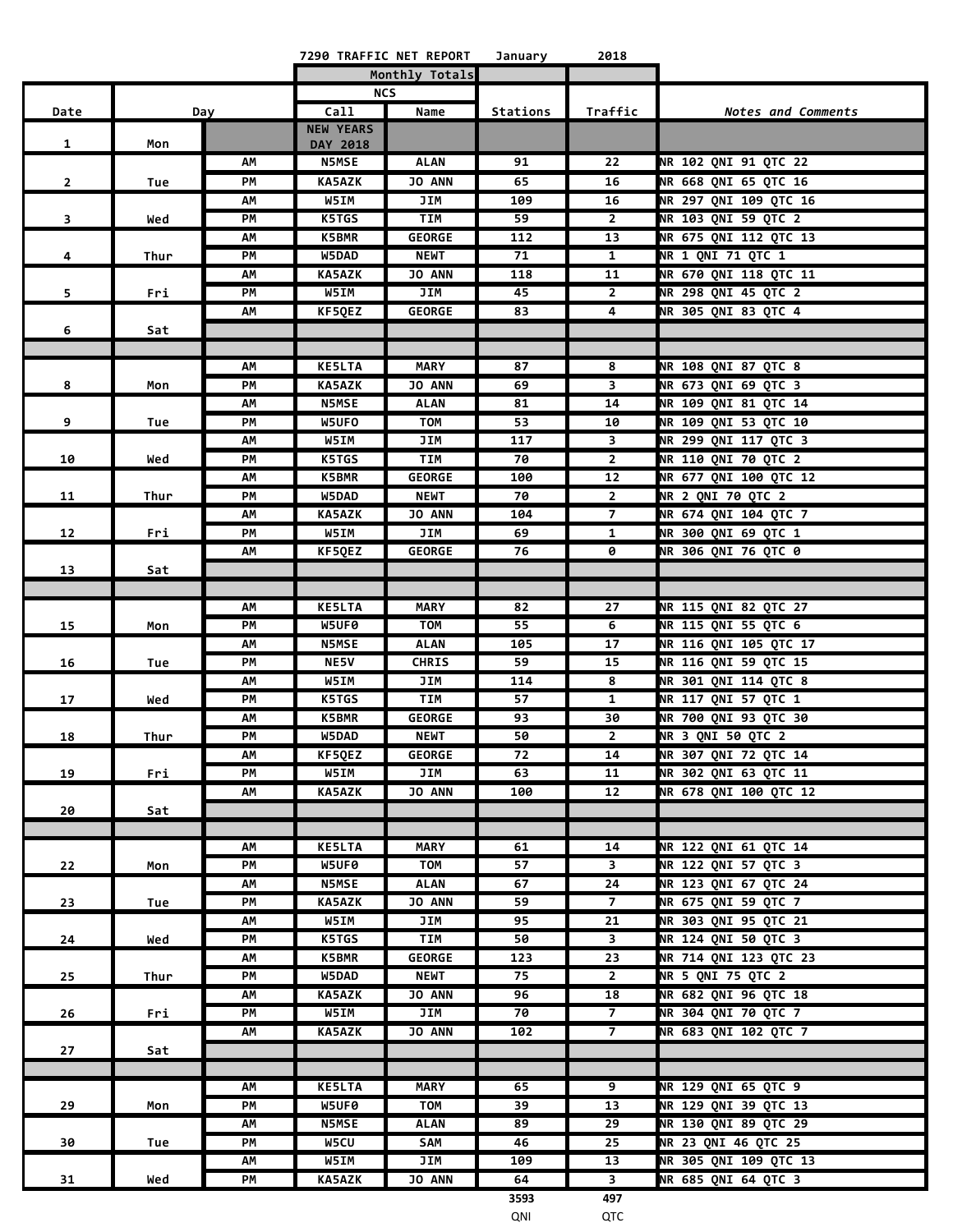|                |      |          |               | 7290 TRAFFIC NET REPORT      |                 |                         |                                            |
|----------------|------|----------|---------------|------------------------------|-----------------|-------------------------|--------------------------------------------|
|                |      |          |               | Monthly Totals               | February        | 2018                    |                                            |
|                |      |          |               | <b>NCS</b>                   |                 |                         |                                            |
| Date           |      |          | Call          | Name                         | <b>Stations</b> | Traffic                 | Notes and Comments                         |
|                |      | AΜ       | <b>K5BMR</b>  | <b>GEORGE</b>                | 99              | 8                       | NR 715 QNI 99 QTC 8                        |
| 1              | Thu  | PМ       | W5DAD         | <b>NEWT</b>                  | 64              | $\overline{\mathbf{3}}$ | NR 7 QNI 64 QTC 3                          |
|                |      | АΜ       | KF5QEZ        | <b>GEORGE</b>                | 95              | 14                      | NR 308 QNI 95 QTC 14                       |
| $\overline{2}$ | Fri  | PМ       | W5IM          | JIM                          | 61              | 4                       | NR 306 QNI 61 QTC 4                        |
|                |      | AM       | <b>KA5AZK</b> | <b>JO ANN</b>                | 83              | $\overline{2}$          | NR 689 QNI 83 QTC 2                        |
| 3              | Sat  |          |               |                              |                 |                         |                                            |
|                |      |          |               |                              |                 |                         |                                            |
|                |      | АΜ       | <b>KE5LTA</b> | <b>MARY</b>                  | 98              | 15                      | NR 205 QNI 98 QTC 15                       |
| 5              | Mon  | PM       | W5UFO         | TOM                          | 66              | $\overline{2}$          | NR 205 QNI 66 QTC 2                        |
|                |      | AΜ       | W5IM          | JIM                          | 95              | 14                      | NR 307 QNI 95 QTC 14                       |
| 6              | Tue  | PМ       | <b>KA5AZK</b> | <b>JO ANN</b>                | 71              | 1                       | NR 690 QNI 71 QTC 1                        |
|                |      | АΜ       | <b>N5MSE</b>  | <b>ALAN</b>                  | 101             | 20                      | NR 207 QNI 101 QTC 20                      |
| $\overline{7}$ | Wed  | PМ       | K5TGS         | TIM                          | 25              | 4                       | NR 207 QNI 25 QTC 4                        |
|                |      | АΜ       | <b>K5BMR</b>  | <b>GEORGE</b>                | 90              | 16                      | NR 734 QNI 90 QTC 16                       |
| 8              | Thur | PМ       | W5DAD         | <b>NEWT</b>                  | 51              | $\overline{2}$          | NR 7 QNI 51 QTC 2                          |
|                |      | АМ       | KF50EZ        | <b>GEORGE</b>                | 74              | 6                       | NR 309 QNI 74 QTC 6                        |
| 9              | Fri  | PМ       | W5IM          | JIM                          | 50              | 1                       | NR 308 QNI 50 QTC 1                        |
|                |      | АΜ       | KA5AZK        | <b>JO ANN</b>                | 107             | 12                      | NR 692 QNI 107 QTC 12                      |
| 10             | Sat  |          |               |                              |                 |                         |                                            |
|                |      |          |               |                              |                 |                         |                                            |
|                |      | АΜ       | <b>KE5LTA</b> | <b>MARY</b>                  | 87              | 18                      | NR 212 QNI 87 QTC 18                       |
| 12             | Mon  | PM       | W5UFO         | <b>TOM</b>                   | 38              | $\mathbf{1}$            | NR 212 QNI 38 QTC 1                        |
|                |      | АΜ       | <b>N5MSE</b>  | <b>ALAN</b>                  | 79              | 24                      | NR 213 QNI 79 QTC 24                       |
| 13             | Tue  | PМ       | <b>KA5AZK</b> | JO ANN                       | 46              | 13                      | NR 695 QNI 46 QTC 13                       |
|                |      | АΜ       | W5IM          | JIM                          | 108             | 7                       | <b>NR 309 QNI 108 QTC 7</b>                |
| 14             | Wed  | PМ       | K5TGS         | TIM                          | 43              | 0                       | <b>NR 214 QNI 43 QTC 0</b>                 |
|                |      | AΜ       | K5BMR         | <b>GEORGE</b>                | 74              | 22                      | NR 741 QNI 74 QTC 22                       |
| 15             | Thur | PМ       | W5DAD         | <b>NEWT</b>                  | 58              | $\mathbf{1}$            | <b>NR 10 QNI 58 QTC 1</b>                  |
|                |      | АΜ       | KF5QEZ        | <b>GEORGE</b>                | 73              | $\overline{7}$          | NR 310 QNI 73 QTC 7                        |
| 16             | Fri  | PМ       | W5IM          | JIM                          | 58              | 4                       | <b>NR 310 QNI 58 QTC 4</b>                 |
|                |      | АΜ       | <b>KA5AZK</b> | <b>JO ANN</b>                | 107             | $\overline{7}$          | NR 697 QNI 107 QTC 7                       |
| 17             | Sat  |          |               |                              |                 |                         |                                            |
|                |      |          |               |                              |                 |                         |                                            |
|                |      | AΜ<br>PM | <b>KA5AZK</b> | <b>JO ANN</b><br><b>TOM</b>  | 112<br>55       | 16<br>$\overline{2}$    | NR 698 QNI 112 QTC 16                      |
| 19             | Mon  |          | W5UFO         |                              |                 | 16                      | NR 219 QNI 55 QTC 2                        |
|                |      | ΑМ       | <b>N5MSE</b>  | <b>ALAN</b>                  | 95<br>44        | 5                       | NR 220 QNI 95 QTC 16<br>NR 17 QNI 44 QTC 5 |
| 20             | Tue  | PM       | WA5VAS        | <b>GARY</b>                  |                 | 3                       | NR 311 QNI 107 QTC 3                       |
|                |      | АΜ<br>PM | W5IM<br>K5TGS | JIM<br>TIM                   | 107<br>85       | $\pmb{\Theta}$          | <b>NR 221 QNI 85 QTC 0</b>                 |
| 21             | Wed  |          |               |                              | 109             |                         | NR 752 QNI 109 QTC 4                       |
|                |      | AM       | K5BMR         | <b>GEORGE</b><br><b>NEWT</b> |                 | 4<br>$\overline{2}$     | <b>NR 12 QNI 70 QTC 2</b>                  |
| 22             | Thur | PM       | W5DAD         |                              | 70              |                         | NR 311 QNI 82 QTC 18                       |
|                |      | ΑМ       | KF5QEZ        | <b>GEORGE</b>                | 82              | 18                      |                                            |
| 23             | Fri  | РM       | W5IM          | JIM                          | 66              | 8                       | NR 312 QNI 66 QTC 8                        |
|                |      | АΜ       | <b>KE5LTA</b> | MARY                         | 80              | 8                       | <b>NR 224 QNI 80 QTC 8</b>                 |
| 24             | Sat  |          |               |                              |                 |                         |                                            |
|                |      |          |               |                              |                 |                         |                                            |
|                |      | АΜ       | <b>KE5LTA</b> | <b>MARY</b>                  | 73              | 8                       | NR 226 QNI 73 QTC 8                        |
| 26             | Mon  | PM       | W5UFO         | <b>TOM</b>                   | 56              | 8                       | NR 226 QNI 56 QTC 8                        |
|                |      | ΑМ       | <b>N5MSE</b>  | <b>ALAN</b>                  | 96              | 21                      | NR 227 QNI 96 QTC 21                       |
| 27             | Tue  | PM       | <b>KC0M</b>   | <b>LARRY</b>                 | 61              | $2^{\circ}$             | NR 15 QNI 61 QTC 2                         |
|                |      | АΜ       | W5IM          | JIM                          | 92              | 25                      | NR 313 QNI 92 QTC 25                       |
| 28             | Wed  | PM       | K5TGS         | TIM                          | 62              | 7 <sup>7</sup>          | NR 228 QNI 62 QTC 7                        |
|                |      |          |               |                              | 3346            | 381                     |                                            |

**QNI QTC**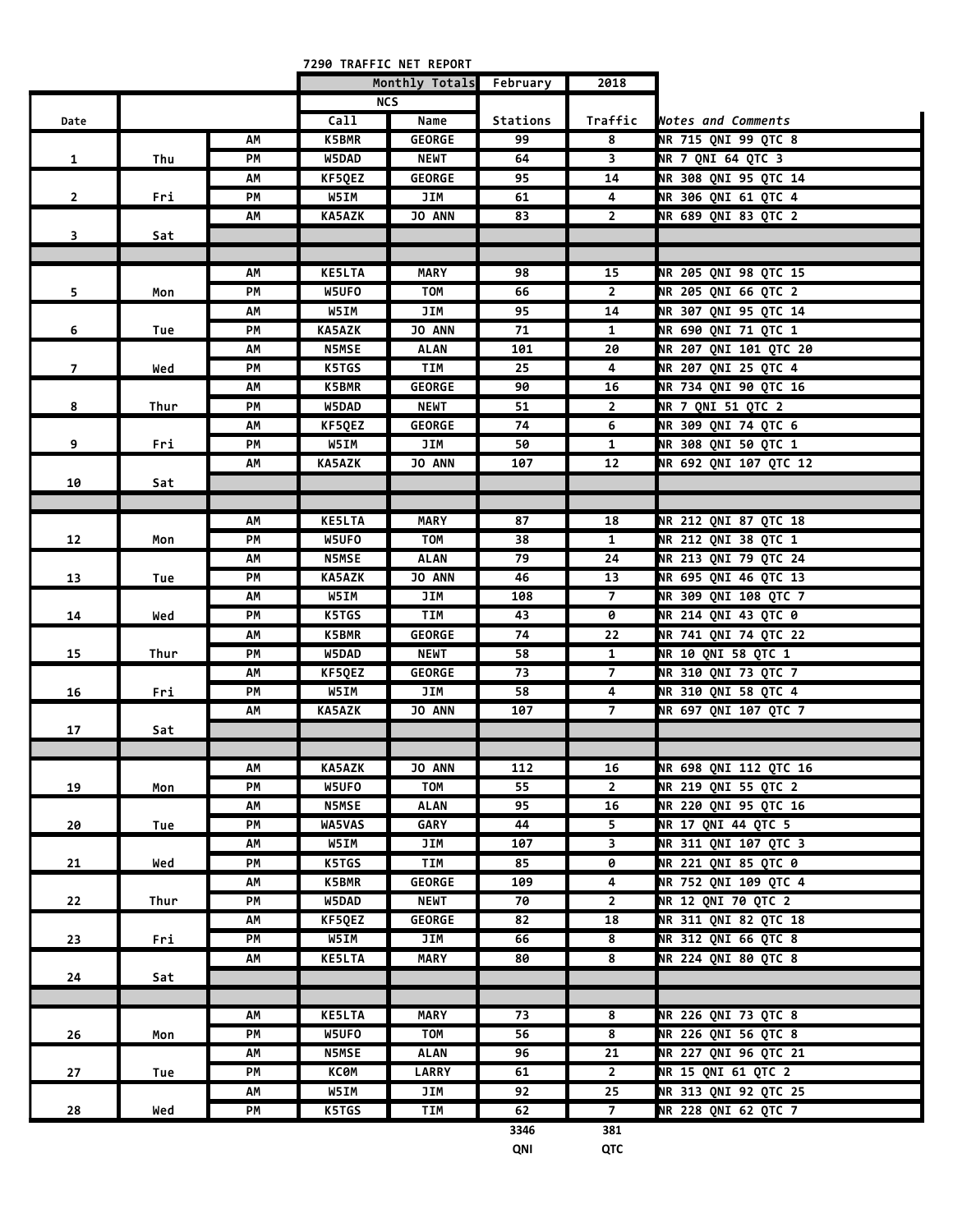|                |             |            |                        | 7290 TRAFFIC NET REPORT    | March    | 2018                    |                                             |
|----------------|-------------|------------|------------------------|----------------------------|----------|-------------------------|---------------------------------------------|
|                |             |            |                        | MONTHLY TOTALS             |          |                         |                                             |
|                |             |            |                        | <b>NCS</b>                 |          |                         |                                             |
| <b>DATE</b>    |             | <b>DAY</b> | <b>CALL</b>            | <b>NAME</b>                | Stations | Traffic                 | Notes and Comments                          |
|                |             | AΜ         | <b>K5BMR</b>           | <b>GEORGE</b>              | 110      | 18                      | <b>NR 754 QNI 110 QTC 18</b>                |
| $\mathbf{1}$   | THU         | PM         | W5DAD                  | <b>NEWT</b>                | 58       | $\mathbf{1}$            | NR 15 QNI 58 QTC 1                          |
|                |             | ΑМ         | K5FQEZ                 | <b>GEORGE</b>              | 86       | 24                      | NR 312 QNI 86 QTC 24                        |
| $\mathbf{2}$   | <b>FRI</b>  | PM         | W5IM                   | JIM                        | 67       | 3                       | NR 314 QNI 67 QTC 3                         |
|                |             | АΜ         | KA5AZK                 | JO ANN                     | 86       | 6                       | NR 704 QNI 86 QTC 6                         |
| 3              | SAT         |            |                        |                            |          |                         |                                             |
|                |             | АΜ         | <b>KE5LTA</b>          | <b>MARY</b>                | 56       | 22                      | NR 305 QNI 56 QTC 22                        |
| 5              | <b>MON</b>  | PM         | W5UFO                  | TOM                        | 60       | 6                       | NR 305 QNI 60 QTC 6                         |
|                |             | AM         | <b>N5MSE</b>           | <b>ALAN</b>                | 73       | 16                      | NR 306 QNI 73 QTC 16                        |
| 6              | TUE         | PM         | KA5AZK                 | JO ANN                     | 55       | 9                       | NR 705 QNI 55 QTC 9                         |
|                |             | AM         | W5IM                   | JIM                        | 86       | 34                      | NR 315 QNI 86 QTC 34                        |
| $\overline{7}$ | WED         | PM         | K5TGS                  | <b>TIM</b>                 | 53       | 5                       | NR 307 QNI 53 QTC 5                         |
|                |             | AM         | <b>K5BMR</b>           | <b>GEORGE</b>              | 95       | 41                      | NR 760 QNI 95 QTC 41                        |
| 8              | <b>THUR</b> | PM         | W5DAD                  | <b>NEWT</b>                | 56       | $\overline{4}$          | <b>NR 17 QNI 56 QTC 4</b>                   |
|                |             | АΜ         | <b>KA5AZK</b>          | <b>JO ANN</b>              | 84       | 22                      | NR 708 QNI 84 QTC 22                        |
| 9              | FRI         | PМ         | W5IM                   | JIM                        | 53       | $\mathbf{1}$            | NR 316 QNI 53 QTC 1                         |
|                |             | АΜ         | KF5QEZ                 | <b>GEORGE</b>              | 73       | 6                       | NR 313 QNI 73 QTC 6                         |
| 10             | SAT         |            |                        |                            |          |                         |                                             |
|                |             |            |                        |                            |          |                         |                                             |
|                |             | АΜ         | <b>KE5LTA</b>          | <b>MARY</b>                | 97       | 11                      | NR 312 QNI 97 QTC 11                        |
| 12             | <b>MON</b>  | PM         | W5UFO                  | <b>TOM</b>                 | 57       | $\overline{\mathbf{5}}$ | NR 312 QNI 57 QTC 5                         |
|                |             | AM         | <b>N5MSE</b>           | <b>ALAN</b>                | 91       | 37                      | NR 313 QNI 91 QTC 37                        |
| 13             | <b>TUE</b>  | PМ         | КСӨМ                   | <b>LARRY</b>               | 64       | 11                      | NR 24 QNI 64 QTC 11                         |
|                |             | ΑМ         | W5IM                   | JIM                        | 104      | 30                      | NR 317 QNI 104 QTC 30                       |
| 14             | WED         | PM         | K5TGS                  | <b>TIM</b>                 | 55       | $\overline{7}$          | NR 314 QNI 55 QTC 7                         |
|                |             | АΜ         | <b>K5BMR</b>           | <b>GEORGE</b>              | 124      | 22                      | NR 762 QNI 124 QTC 22                       |
| 15             | <b>THUR</b> | PM         | W5DAD                  | <b>NEWT</b>                | 59       | $\overline{\mathbf{3}}$ | NR 19 QNI 59 QTC 3                          |
|                |             | АΜ<br>PM   | KF5QEZ<br>W5IM         | <b>GEORGE</b><br>JIM       | 97       | 12<br>3                 | NR 314 QNI 97 QTC 12<br>NR 318 QNI 68 QTC 3 |
| 16             | <b>FRI</b>  | AM         | KA5AZK                 | JO ANN                     | 68<br>85 | 12                      | NR 712 QNI 85 QTC 12                        |
| 17             | SAT         |            |                        |                            |          |                         |                                             |
|                |             |            |                        |                            |          |                         |                                             |
|                |             | AM         | <b>KE5LTA</b>          | <b>MARY</b>                | 93       | 17                      | NR 319 QNI 93 QTC 17                        |
| 19             | <b>MON</b>  | PM         | W5UFO                  | <b>TOM</b>                 | 41       | 8                       | NR 319 QNI 41 QTC 8                         |
|                |             | AM         | <b>N5MSE</b>           | <b>ALAN</b>                | 57       | 26                      | NR 320 QNI 57 QTC 26                        |
| 20             | <b>TUE</b>  | PM         | <b>KA5AZK</b>          | <b>JO ANN</b>              | 55       | 6                       | NR 714 QNI 55 QTC 6                         |
|                |             | AM         | W5IM                   | JIM                        | 89       | 10                      | NR 319 QNI 89 QTC 10                        |
| 21             | WED         | PM         | K5TGS                  | <b>TIM</b>                 | 25       | $\overline{\mathbf{3}}$ | NR 321 QNI 25 QTC 3                         |
|                |             | АΜ         | <b>K5BMR</b>           | <b>GEORGE</b>              | 92       | 9                       | NR 719 QNI 92 QTC 9                         |
| 22             | <b>THUR</b> | PМ         | W5DAD                  | NEWT                       | 49       | 3                       | NR 22 QNI 49 QTC 3                          |
|                |             | АΜ         | KF5QEZ                 | <b>GEORGE</b>              | 106      | 13                      | NR 315 QNI 106 QTC 13                       |
| 23             | <b>FRI</b>  | PM         | W5IM                   | JIM                        | 67       | $\overline{7}$          | NR 320 QNI 67 QTC 7                         |
|                |             | AM         | KA5AZK                 | <b>JO ANN</b>              | 92       | 9                       | NR 719 QNI 92 QTC 9                         |
| 24             | SAT         |            |                        |                            |          |                         |                                             |
|                |             |            |                        |                            |          |                         |                                             |
|                |             | ΑМ         | <b>KE5LTA</b>          | <b>MARY</b>                | 76       | 12                      | NR 326 QNI 76 QTC 12                        |
| 26             | <b>MON</b>  | PM         | KA5AZK                 | <b>JO ANN</b>              | 72       | 8                       | NR 721 QNI 72 QTC 8                         |
|                |             | АΜ<br>PM   | <b>N5MSE</b><br>WA5VAS | <b>ALAN</b><br><b>GARY</b> | 76<br>50 | 16<br>$\overline{7}$    | NR 327 QNI 76 QTC 16<br>NR 18 QNI 50 QTC 7  |
| 27             | <b>TUE</b>  | AM         | W5IM                   | JIM                        | 91       | 14                      | NR 321 QNI 91 QTC 14                        |
| 28             | WED         | PM         | K5TGS                  | <b>TIM</b>                 | 47       | $\mathbf{2}$            | NR 328 QNI 47 QTC 2                         |
|                |             | AM         | <b>K5BMR</b>           | <b>GEORGE</b>              | 110      | 20                      | NR 760 QNI 110 QTC 20                       |
| 29             | <b>THUR</b> | PM         | W5DAD                  | <b>NEWT</b>                | 59       | $\mathbf{1}$            | NR 23 QNI 59 QTC 1                          |
|                |             | AM         | KA5AZK                 | JO ANN                     | 117      | 21                      | NR 724 QNI 117 QTC 21                       |
| 30             | FRI         | PM         | W5IM                   | JIM                        | 67       | $\overline{7}$          | NR 322 QNI 67 QTC 7                         |
|                |             | AM         | KF5QEZ                 | <b>GEORGE</b>              | 93       | 4                       | NR 316 QNI 93 QTC 4                         |
| 31             | SAT         |            |                        |                            |          |                         |                                             |
|                |             |            |                        |                            |          |                         |                                             |
|                |             |            |                        |                            | 3676     | 594                     |                                             |
|                |             |            |                        |                            | QNI      | QTC                     |                                             |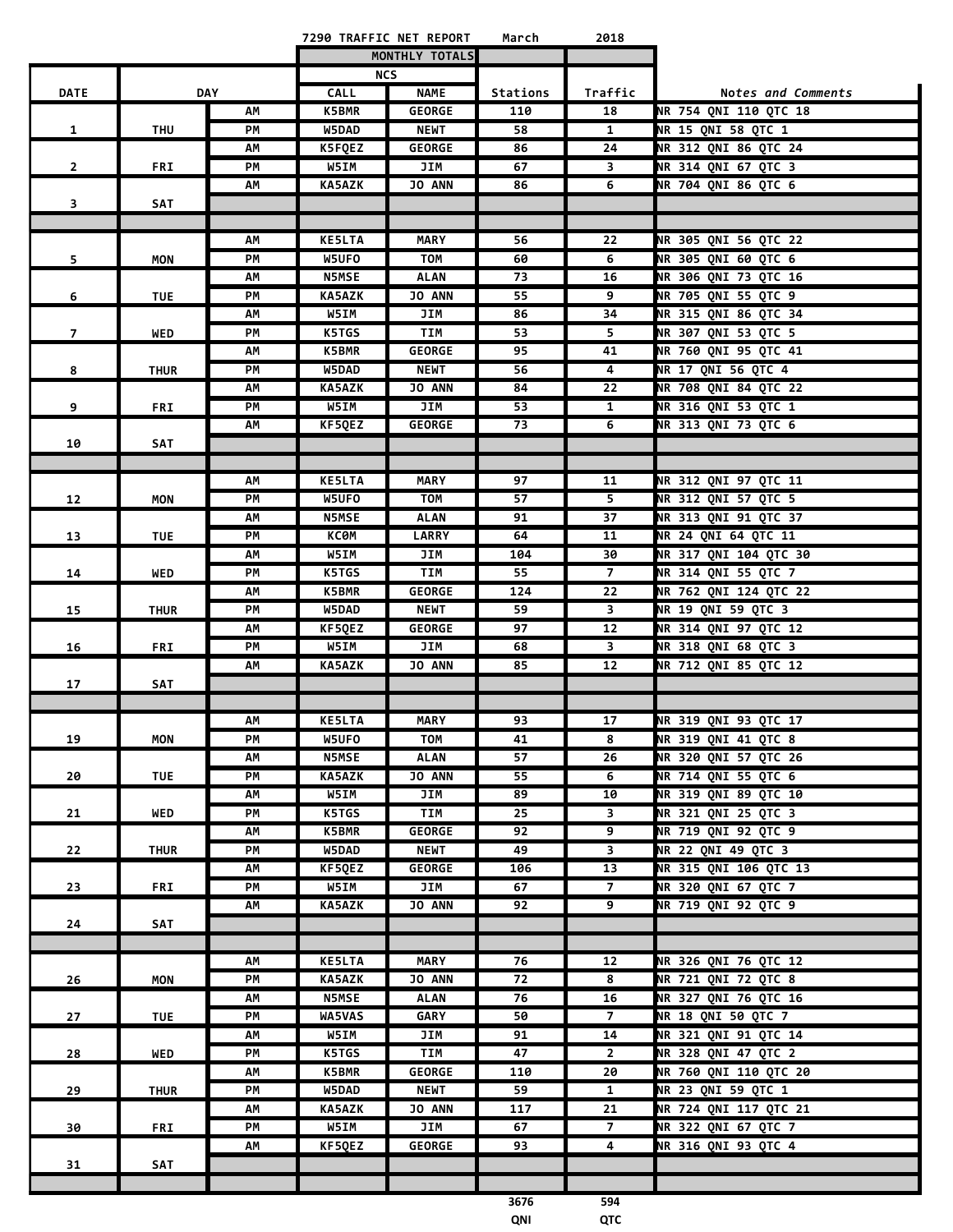| April<br>7290 TRAFFIC NET REPORT | 2018 |  |
|----------------------------------|------|--|
|----------------------------------|------|--|

| <b>NCS</b><br>Call<br>Traffic<br>Date<br>Name<br>Stations<br>Notes and Comments<br>Day<br>NR 402 QNI 79 QTC 31<br>AΜ<br><b>KE5LTA</b><br><b>MARY</b><br>79<br>31<br>$\overline{1}$<br>NR 402 QNI 42 QTC 1<br>PM<br>W5UFO<br>42<br>$\overline{2}$<br>TOM<br>Mon<br>$\overline{25}$<br>NR 403 QNI 86 QTC 25<br>AM<br><b>N5MSE</b><br><b>ALAN</b><br>86<br>$\overline{7}$<br>3<br>PM<br>K5BMR<br><b>GEORGE</b><br>49<br>NR 762 QNI 49 QTC 7<br>Tue<br>$\overline{11}$<br>AM<br>W5IM<br>JIM<br>98<br>NR 323 QNI 98 QTC 11<br>K5TGS<br><b>TIM</b><br>28<br>$\mathbf{1}$<br>NR404 QNI 28 QTC 1<br>PМ<br>4<br>Wed<br>NR 766 QNI 98 QTC 29<br>K5BMR<br><b>GEORGE</b><br>98<br>29<br>АΜ<br>W5DAD<br><b>NEWT</b><br>56<br>$\overline{2}$<br>NR 25 QNI 56 QTC 2<br>5<br>PМ<br>Thur<br><b>KA5AZK</b><br>JO ANN<br>79<br>10<br>NR 730 QNI 79 QTC 10<br>АΜ<br>NR 324 QNI 46 QTC 15<br>PM<br>W5IM<br>JIM<br>46<br>15<br>6<br>Fri<br>NR 317 QNI 56 QTC 3<br>56<br>$\overline{\mathbf{3}}$<br>ΑМ<br>KF5QEZ<br><b>GEORGE</b><br>7 <sup>7</sup><br>Sat<br><b>KE5LTA</b><br>MARY<br>80<br>35<br>NR 409 ONI 80 OTC 35<br>АΜ<br>9<br>PM<br>W5UFO<br>TOM<br>50<br>6<br>NR 409 QNI 50 QTC 6<br>Mon<br>NR 410 QNI 81 QTC 45<br><b>N5MSE</b><br><b>ALAN</b><br>81<br>45<br>AM<br>NR 39 QNI 61 QTC 9<br>PM<br>NV5Y<br><b>GARY</b><br>61<br>9<br>10<br>Tue<br>W5IM<br>JIM<br>79<br>15<br>NR 325 QNI 79 QTC 15<br>AM<br>NR 19 QNI 40 QTC 1<br><b>WA5VAS</b><br><b>GARY</b><br>PM<br>40<br>$\mathbf{1}$<br>11<br>Wed<br>NR 768 QNI 90 QTC 12<br>K5BMR<br><b>GEORGE</b><br>90<br>12<br>АΜ<br>W5DAD<br><b>NEWT</b><br>57<br>$\overline{\mathbf{3}}$<br>NR 28 QNI 57 QTC 3<br>PM<br>12<br>Thur<br>NR 318 QNI 70 QTC 11<br><b>GEORGE</b><br>70<br>АΜ<br>KF5QEZ<br>11<br>NR 326 QNI 50 QTC 10<br>W5IM<br>JIM<br>13<br>Fri<br>PМ<br>50<br>10<br>Ч<br>NR 735 QNI 80 QTC 3<br>JO ANN<br><b>KA5AZK</b><br>80<br>АΜ<br>14<br>Sat<br>NR 416 QNI 92 QTC 12<br>АΜ<br><b>KE5LTA</b><br><b>MARY</b><br>92<br>12<br>NR 416 QNI 56 QTC 12<br>16<br>56<br>12<br>Mon<br>PM<br>W5UFO<br>TOM<br>NR 736 QNI 75 QTC 20<br>75<br>20<br>АΜ<br><b>KA5AZK</b><br><b>JO ANN</b><br>57<br>5<br>NR 29 QNI 57 QTC 5<br>PM<br>КСӨМ<br><b>LARRY</b><br>17<br>Tue<br>88<br>15<br>NR 327 QNI 88 QTC 15<br>AM<br>W5IM<br>JIM<br>K5TGS<br><b>TIM</b><br>29<br>$\mathbf{1}$<br>NR 418 QNI 29 QTC 1<br>PM<br>18<br>Wed<br>K5BMR<br>112<br>24<br>NR 770 QNI 112 QTC 24<br>АΜ<br><b>GEORGE</b><br>PM<br>W5DAD<br>37<br>$\overline{7}$<br>NR 30 QNI 37 QTC 7<br>19<br><b>NEWT</b><br>Thur<br>KF5QEZ<br><b>GEORGE</b><br>NR 321 QNI 77 QTC 14<br>AΜ<br>77<br>14<br>NR 328 QNI 42 QTC 6<br>20<br>Fri<br>PM<br>W5IM<br>JIM<br>42<br>6<br>NR 739 QNI 99 QTC 4<br>AM<br><b>KA5AZK</b><br>JO ANN<br>99<br>4<br>21<br>Sat<br><b>N5MSE</b><br>ALAN<br>54<br>NR 423 QNI 54 QTC 28<br>АΜ<br>28<br>W5UFO<br>NR 423 QNI 26 QTC 4<br>PM<br>TOM<br>26<br>4<br>23<br>Mon<br>JO ANN<br>81<br>NR 740 QNI 81 QTC 13<br>ΑМ<br>KA5AZK<br>13<br>NR 20 QNI 46 QTC 2<br>PM<br><b>WA5VAS</b><br>GARY<br>46<br>$2^{\circ}$<br>24<br>Tue<br>NR 329 QNI 95 QTC 15<br>W5IM<br>JIM<br>95<br>15<br>АΜ<br>NR 32 QNI 55 QTC 2<br>55<br>$2^{\circ}$<br>PM<br>КСӨМ<br><b>LARRY</b><br>25<br>Wed<br>$\overline{35}$<br>NR 774 QNI 113 QTC 35<br>K5BMR<br><b>GEORGE</b><br>113<br>АΜ<br>NR 32 QNI 59 QTC 1<br>PM<br>W5DAD<br><b>NEWT</b><br>59<br>$\mathbf{1}$<br>26<br>Thur<br>NR 322 QNI 71 QTC 29<br>KF5QEZ<br><b>GEORGE</b><br>71<br>29<br>AM<br>NR 330 QNI 54 QTC 4<br>W5IM<br>JIM<br>54<br>4<br>27<br>Fri<br>PM<br>NR 742 QNI 74 QTC 16<br><b>KA5AZK</b><br>JO ANN<br>74<br>16<br>АΜ<br>28<br>Sat<br><b>KE5LTA</b><br>NR 431 QNI 66 QTC 40<br>АΜ<br><b>MARY</b><br>40<br>66<br>42<br>NR 430 QNI 42 QTC 5<br>PM<br>W5UFO<br>TOM<br>5.<br>30<br>Mon<br>3055<br>599 |  |  | Monthly Totals |  |  |
|------------------------------------------------------------------------------------------------------------------------------------------------------------------------------------------------------------------------------------------------------------------------------------------------------------------------------------------------------------------------------------------------------------------------------------------------------------------------------------------------------------------------------------------------------------------------------------------------------------------------------------------------------------------------------------------------------------------------------------------------------------------------------------------------------------------------------------------------------------------------------------------------------------------------------------------------------------------------------------------------------------------------------------------------------------------------------------------------------------------------------------------------------------------------------------------------------------------------------------------------------------------------------------------------------------------------------------------------------------------------------------------------------------------------------------------------------------------------------------------------------------------------------------------------------------------------------------------------------------------------------------------------------------------------------------------------------------------------------------------------------------------------------------------------------------------------------------------------------------------------------------------------------------------------------------------------------------------------------------------------------------------------------------------------------------------------------------------------------------------------------------------------------------------------------------------------------------------------------------------------------------------------------------------------------------------------------------------------------------------------------------------------------------------------------------------------------------------------------------------------------------------------------------------------------------------------------------------------------------------------------------------------------------------------------------------------------------------------------------------------------------------------------------------------------------------------------------------------------------------------------------------------------------------------------------------------------------------------------------------------------------------------------------------------------------------------------------------------------------------------------------------------------------------------------------------------------------------------------------------------------------------------------------------------------------------------------------------------------------------------------------------------------------------------------------------------------------------------------------------------------------------------------------------------------------------------------------------------------------------------------------------------------------------------------------------------------------------------------------------------------------|--|--|----------------|--|--|
|                                                                                                                                                                                                                                                                                                                                                                                                                                                                                                                                                                                                                                                                                                                                                                                                                                                                                                                                                                                                                                                                                                                                                                                                                                                                                                                                                                                                                                                                                                                                                                                                                                                                                                                                                                                                                                                                                                                                                                                                                                                                                                                                                                                                                                                                                                                                                                                                                                                                                                                                                                                                                                                                                                                                                                                                                                                                                                                                                                                                                                                                                                                                                                                                                                                                                                                                                                                                                                                                                                                                                                                                                                                                                                                                                            |  |  |                |  |  |
|                                                                                                                                                                                                                                                                                                                                                                                                                                                                                                                                                                                                                                                                                                                                                                                                                                                                                                                                                                                                                                                                                                                                                                                                                                                                                                                                                                                                                                                                                                                                                                                                                                                                                                                                                                                                                                                                                                                                                                                                                                                                                                                                                                                                                                                                                                                                                                                                                                                                                                                                                                                                                                                                                                                                                                                                                                                                                                                                                                                                                                                                                                                                                                                                                                                                                                                                                                                                                                                                                                                                                                                                                                                                                                                                                            |  |  |                |  |  |
|                                                                                                                                                                                                                                                                                                                                                                                                                                                                                                                                                                                                                                                                                                                                                                                                                                                                                                                                                                                                                                                                                                                                                                                                                                                                                                                                                                                                                                                                                                                                                                                                                                                                                                                                                                                                                                                                                                                                                                                                                                                                                                                                                                                                                                                                                                                                                                                                                                                                                                                                                                                                                                                                                                                                                                                                                                                                                                                                                                                                                                                                                                                                                                                                                                                                                                                                                                                                                                                                                                                                                                                                                                                                                                                                                            |  |  |                |  |  |
|                                                                                                                                                                                                                                                                                                                                                                                                                                                                                                                                                                                                                                                                                                                                                                                                                                                                                                                                                                                                                                                                                                                                                                                                                                                                                                                                                                                                                                                                                                                                                                                                                                                                                                                                                                                                                                                                                                                                                                                                                                                                                                                                                                                                                                                                                                                                                                                                                                                                                                                                                                                                                                                                                                                                                                                                                                                                                                                                                                                                                                                                                                                                                                                                                                                                                                                                                                                                                                                                                                                                                                                                                                                                                                                                                            |  |  |                |  |  |
|                                                                                                                                                                                                                                                                                                                                                                                                                                                                                                                                                                                                                                                                                                                                                                                                                                                                                                                                                                                                                                                                                                                                                                                                                                                                                                                                                                                                                                                                                                                                                                                                                                                                                                                                                                                                                                                                                                                                                                                                                                                                                                                                                                                                                                                                                                                                                                                                                                                                                                                                                                                                                                                                                                                                                                                                                                                                                                                                                                                                                                                                                                                                                                                                                                                                                                                                                                                                                                                                                                                                                                                                                                                                                                                                                            |  |  |                |  |  |
|                                                                                                                                                                                                                                                                                                                                                                                                                                                                                                                                                                                                                                                                                                                                                                                                                                                                                                                                                                                                                                                                                                                                                                                                                                                                                                                                                                                                                                                                                                                                                                                                                                                                                                                                                                                                                                                                                                                                                                                                                                                                                                                                                                                                                                                                                                                                                                                                                                                                                                                                                                                                                                                                                                                                                                                                                                                                                                                                                                                                                                                                                                                                                                                                                                                                                                                                                                                                                                                                                                                                                                                                                                                                                                                                                            |  |  |                |  |  |
|                                                                                                                                                                                                                                                                                                                                                                                                                                                                                                                                                                                                                                                                                                                                                                                                                                                                                                                                                                                                                                                                                                                                                                                                                                                                                                                                                                                                                                                                                                                                                                                                                                                                                                                                                                                                                                                                                                                                                                                                                                                                                                                                                                                                                                                                                                                                                                                                                                                                                                                                                                                                                                                                                                                                                                                                                                                                                                                                                                                                                                                                                                                                                                                                                                                                                                                                                                                                                                                                                                                                                                                                                                                                                                                                                            |  |  |                |  |  |
|                                                                                                                                                                                                                                                                                                                                                                                                                                                                                                                                                                                                                                                                                                                                                                                                                                                                                                                                                                                                                                                                                                                                                                                                                                                                                                                                                                                                                                                                                                                                                                                                                                                                                                                                                                                                                                                                                                                                                                                                                                                                                                                                                                                                                                                                                                                                                                                                                                                                                                                                                                                                                                                                                                                                                                                                                                                                                                                                                                                                                                                                                                                                                                                                                                                                                                                                                                                                                                                                                                                                                                                                                                                                                                                                                            |  |  |                |  |  |
|                                                                                                                                                                                                                                                                                                                                                                                                                                                                                                                                                                                                                                                                                                                                                                                                                                                                                                                                                                                                                                                                                                                                                                                                                                                                                                                                                                                                                                                                                                                                                                                                                                                                                                                                                                                                                                                                                                                                                                                                                                                                                                                                                                                                                                                                                                                                                                                                                                                                                                                                                                                                                                                                                                                                                                                                                                                                                                                                                                                                                                                                                                                                                                                                                                                                                                                                                                                                                                                                                                                                                                                                                                                                                                                                                            |  |  |                |  |  |
|                                                                                                                                                                                                                                                                                                                                                                                                                                                                                                                                                                                                                                                                                                                                                                                                                                                                                                                                                                                                                                                                                                                                                                                                                                                                                                                                                                                                                                                                                                                                                                                                                                                                                                                                                                                                                                                                                                                                                                                                                                                                                                                                                                                                                                                                                                                                                                                                                                                                                                                                                                                                                                                                                                                                                                                                                                                                                                                                                                                                                                                                                                                                                                                                                                                                                                                                                                                                                                                                                                                                                                                                                                                                                                                                                            |  |  |                |  |  |
|                                                                                                                                                                                                                                                                                                                                                                                                                                                                                                                                                                                                                                                                                                                                                                                                                                                                                                                                                                                                                                                                                                                                                                                                                                                                                                                                                                                                                                                                                                                                                                                                                                                                                                                                                                                                                                                                                                                                                                                                                                                                                                                                                                                                                                                                                                                                                                                                                                                                                                                                                                                                                                                                                                                                                                                                                                                                                                                                                                                                                                                                                                                                                                                                                                                                                                                                                                                                                                                                                                                                                                                                                                                                                                                                                            |  |  |                |  |  |
|                                                                                                                                                                                                                                                                                                                                                                                                                                                                                                                                                                                                                                                                                                                                                                                                                                                                                                                                                                                                                                                                                                                                                                                                                                                                                                                                                                                                                                                                                                                                                                                                                                                                                                                                                                                                                                                                                                                                                                                                                                                                                                                                                                                                                                                                                                                                                                                                                                                                                                                                                                                                                                                                                                                                                                                                                                                                                                                                                                                                                                                                                                                                                                                                                                                                                                                                                                                                                                                                                                                                                                                                                                                                                                                                                            |  |  |                |  |  |
|                                                                                                                                                                                                                                                                                                                                                                                                                                                                                                                                                                                                                                                                                                                                                                                                                                                                                                                                                                                                                                                                                                                                                                                                                                                                                                                                                                                                                                                                                                                                                                                                                                                                                                                                                                                                                                                                                                                                                                                                                                                                                                                                                                                                                                                                                                                                                                                                                                                                                                                                                                                                                                                                                                                                                                                                                                                                                                                                                                                                                                                                                                                                                                                                                                                                                                                                                                                                                                                                                                                                                                                                                                                                                                                                                            |  |  |                |  |  |
|                                                                                                                                                                                                                                                                                                                                                                                                                                                                                                                                                                                                                                                                                                                                                                                                                                                                                                                                                                                                                                                                                                                                                                                                                                                                                                                                                                                                                                                                                                                                                                                                                                                                                                                                                                                                                                                                                                                                                                                                                                                                                                                                                                                                                                                                                                                                                                                                                                                                                                                                                                                                                                                                                                                                                                                                                                                                                                                                                                                                                                                                                                                                                                                                                                                                                                                                                                                                                                                                                                                                                                                                                                                                                                                                                            |  |  |                |  |  |
|                                                                                                                                                                                                                                                                                                                                                                                                                                                                                                                                                                                                                                                                                                                                                                                                                                                                                                                                                                                                                                                                                                                                                                                                                                                                                                                                                                                                                                                                                                                                                                                                                                                                                                                                                                                                                                                                                                                                                                                                                                                                                                                                                                                                                                                                                                                                                                                                                                                                                                                                                                                                                                                                                                                                                                                                                                                                                                                                                                                                                                                                                                                                                                                                                                                                                                                                                                                                                                                                                                                                                                                                                                                                                                                                                            |  |  |                |  |  |
|                                                                                                                                                                                                                                                                                                                                                                                                                                                                                                                                                                                                                                                                                                                                                                                                                                                                                                                                                                                                                                                                                                                                                                                                                                                                                                                                                                                                                                                                                                                                                                                                                                                                                                                                                                                                                                                                                                                                                                                                                                                                                                                                                                                                                                                                                                                                                                                                                                                                                                                                                                                                                                                                                                                                                                                                                                                                                                                                                                                                                                                                                                                                                                                                                                                                                                                                                                                                                                                                                                                                                                                                                                                                                                                                                            |  |  |                |  |  |
|                                                                                                                                                                                                                                                                                                                                                                                                                                                                                                                                                                                                                                                                                                                                                                                                                                                                                                                                                                                                                                                                                                                                                                                                                                                                                                                                                                                                                                                                                                                                                                                                                                                                                                                                                                                                                                                                                                                                                                                                                                                                                                                                                                                                                                                                                                                                                                                                                                                                                                                                                                                                                                                                                                                                                                                                                                                                                                                                                                                                                                                                                                                                                                                                                                                                                                                                                                                                                                                                                                                                                                                                                                                                                                                                                            |  |  |                |  |  |
|                                                                                                                                                                                                                                                                                                                                                                                                                                                                                                                                                                                                                                                                                                                                                                                                                                                                                                                                                                                                                                                                                                                                                                                                                                                                                                                                                                                                                                                                                                                                                                                                                                                                                                                                                                                                                                                                                                                                                                                                                                                                                                                                                                                                                                                                                                                                                                                                                                                                                                                                                                                                                                                                                                                                                                                                                                                                                                                                                                                                                                                                                                                                                                                                                                                                                                                                                                                                                                                                                                                                                                                                                                                                                                                                                            |  |  |                |  |  |
|                                                                                                                                                                                                                                                                                                                                                                                                                                                                                                                                                                                                                                                                                                                                                                                                                                                                                                                                                                                                                                                                                                                                                                                                                                                                                                                                                                                                                                                                                                                                                                                                                                                                                                                                                                                                                                                                                                                                                                                                                                                                                                                                                                                                                                                                                                                                                                                                                                                                                                                                                                                                                                                                                                                                                                                                                                                                                                                                                                                                                                                                                                                                                                                                                                                                                                                                                                                                                                                                                                                                                                                                                                                                                                                                                            |  |  |                |  |  |
|                                                                                                                                                                                                                                                                                                                                                                                                                                                                                                                                                                                                                                                                                                                                                                                                                                                                                                                                                                                                                                                                                                                                                                                                                                                                                                                                                                                                                                                                                                                                                                                                                                                                                                                                                                                                                                                                                                                                                                                                                                                                                                                                                                                                                                                                                                                                                                                                                                                                                                                                                                                                                                                                                                                                                                                                                                                                                                                                                                                                                                                                                                                                                                                                                                                                                                                                                                                                                                                                                                                                                                                                                                                                                                                                                            |  |  |                |  |  |
|                                                                                                                                                                                                                                                                                                                                                                                                                                                                                                                                                                                                                                                                                                                                                                                                                                                                                                                                                                                                                                                                                                                                                                                                                                                                                                                                                                                                                                                                                                                                                                                                                                                                                                                                                                                                                                                                                                                                                                                                                                                                                                                                                                                                                                                                                                                                                                                                                                                                                                                                                                                                                                                                                                                                                                                                                                                                                                                                                                                                                                                                                                                                                                                                                                                                                                                                                                                                                                                                                                                                                                                                                                                                                                                                                            |  |  |                |  |  |
|                                                                                                                                                                                                                                                                                                                                                                                                                                                                                                                                                                                                                                                                                                                                                                                                                                                                                                                                                                                                                                                                                                                                                                                                                                                                                                                                                                                                                                                                                                                                                                                                                                                                                                                                                                                                                                                                                                                                                                                                                                                                                                                                                                                                                                                                                                                                                                                                                                                                                                                                                                                                                                                                                                                                                                                                                                                                                                                                                                                                                                                                                                                                                                                                                                                                                                                                                                                                                                                                                                                                                                                                                                                                                                                                                            |  |  |                |  |  |
|                                                                                                                                                                                                                                                                                                                                                                                                                                                                                                                                                                                                                                                                                                                                                                                                                                                                                                                                                                                                                                                                                                                                                                                                                                                                                                                                                                                                                                                                                                                                                                                                                                                                                                                                                                                                                                                                                                                                                                                                                                                                                                                                                                                                                                                                                                                                                                                                                                                                                                                                                                                                                                                                                                                                                                                                                                                                                                                                                                                                                                                                                                                                                                                                                                                                                                                                                                                                                                                                                                                                                                                                                                                                                                                                                            |  |  |                |  |  |
|                                                                                                                                                                                                                                                                                                                                                                                                                                                                                                                                                                                                                                                                                                                                                                                                                                                                                                                                                                                                                                                                                                                                                                                                                                                                                                                                                                                                                                                                                                                                                                                                                                                                                                                                                                                                                                                                                                                                                                                                                                                                                                                                                                                                                                                                                                                                                                                                                                                                                                                                                                                                                                                                                                                                                                                                                                                                                                                                                                                                                                                                                                                                                                                                                                                                                                                                                                                                                                                                                                                                                                                                                                                                                                                                                            |  |  |                |  |  |
|                                                                                                                                                                                                                                                                                                                                                                                                                                                                                                                                                                                                                                                                                                                                                                                                                                                                                                                                                                                                                                                                                                                                                                                                                                                                                                                                                                                                                                                                                                                                                                                                                                                                                                                                                                                                                                                                                                                                                                                                                                                                                                                                                                                                                                                                                                                                                                                                                                                                                                                                                                                                                                                                                                                                                                                                                                                                                                                                                                                                                                                                                                                                                                                                                                                                                                                                                                                                                                                                                                                                                                                                                                                                                                                                                            |  |  |                |  |  |
|                                                                                                                                                                                                                                                                                                                                                                                                                                                                                                                                                                                                                                                                                                                                                                                                                                                                                                                                                                                                                                                                                                                                                                                                                                                                                                                                                                                                                                                                                                                                                                                                                                                                                                                                                                                                                                                                                                                                                                                                                                                                                                                                                                                                                                                                                                                                                                                                                                                                                                                                                                                                                                                                                                                                                                                                                                                                                                                                                                                                                                                                                                                                                                                                                                                                                                                                                                                                                                                                                                                                                                                                                                                                                                                                                            |  |  |                |  |  |
|                                                                                                                                                                                                                                                                                                                                                                                                                                                                                                                                                                                                                                                                                                                                                                                                                                                                                                                                                                                                                                                                                                                                                                                                                                                                                                                                                                                                                                                                                                                                                                                                                                                                                                                                                                                                                                                                                                                                                                                                                                                                                                                                                                                                                                                                                                                                                                                                                                                                                                                                                                                                                                                                                                                                                                                                                                                                                                                                                                                                                                                                                                                                                                                                                                                                                                                                                                                                                                                                                                                                                                                                                                                                                                                                                            |  |  |                |  |  |
|                                                                                                                                                                                                                                                                                                                                                                                                                                                                                                                                                                                                                                                                                                                                                                                                                                                                                                                                                                                                                                                                                                                                                                                                                                                                                                                                                                                                                                                                                                                                                                                                                                                                                                                                                                                                                                                                                                                                                                                                                                                                                                                                                                                                                                                                                                                                                                                                                                                                                                                                                                                                                                                                                                                                                                                                                                                                                                                                                                                                                                                                                                                                                                                                                                                                                                                                                                                                                                                                                                                                                                                                                                                                                                                                                            |  |  |                |  |  |
|                                                                                                                                                                                                                                                                                                                                                                                                                                                                                                                                                                                                                                                                                                                                                                                                                                                                                                                                                                                                                                                                                                                                                                                                                                                                                                                                                                                                                                                                                                                                                                                                                                                                                                                                                                                                                                                                                                                                                                                                                                                                                                                                                                                                                                                                                                                                                                                                                                                                                                                                                                                                                                                                                                                                                                                                                                                                                                                                                                                                                                                                                                                                                                                                                                                                                                                                                                                                                                                                                                                                                                                                                                                                                                                                                            |  |  |                |  |  |
|                                                                                                                                                                                                                                                                                                                                                                                                                                                                                                                                                                                                                                                                                                                                                                                                                                                                                                                                                                                                                                                                                                                                                                                                                                                                                                                                                                                                                                                                                                                                                                                                                                                                                                                                                                                                                                                                                                                                                                                                                                                                                                                                                                                                                                                                                                                                                                                                                                                                                                                                                                                                                                                                                                                                                                                                                                                                                                                                                                                                                                                                                                                                                                                                                                                                                                                                                                                                                                                                                                                                                                                                                                                                                                                                                            |  |  |                |  |  |
|                                                                                                                                                                                                                                                                                                                                                                                                                                                                                                                                                                                                                                                                                                                                                                                                                                                                                                                                                                                                                                                                                                                                                                                                                                                                                                                                                                                                                                                                                                                                                                                                                                                                                                                                                                                                                                                                                                                                                                                                                                                                                                                                                                                                                                                                                                                                                                                                                                                                                                                                                                                                                                                                                                                                                                                                                                                                                                                                                                                                                                                                                                                                                                                                                                                                                                                                                                                                                                                                                                                                                                                                                                                                                                                                                            |  |  |                |  |  |
|                                                                                                                                                                                                                                                                                                                                                                                                                                                                                                                                                                                                                                                                                                                                                                                                                                                                                                                                                                                                                                                                                                                                                                                                                                                                                                                                                                                                                                                                                                                                                                                                                                                                                                                                                                                                                                                                                                                                                                                                                                                                                                                                                                                                                                                                                                                                                                                                                                                                                                                                                                                                                                                                                                                                                                                                                                                                                                                                                                                                                                                                                                                                                                                                                                                                                                                                                                                                                                                                                                                                                                                                                                                                                                                                                            |  |  |                |  |  |
|                                                                                                                                                                                                                                                                                                                                                                                                                                                                                                                                                                                                                                                                                                                                                                                                                                                                                                                                                                                                                                                                                                                                                                                                                                                                                                                                                                                                                                                                                                                                                                                                                                                                                                                                                                                                                                                                                                                                                                                                                                                                                                                                                                                                                                                                                                                                                                                                                                                                                                                                                                                                                                                                                                                                                                                                                                                                                                                                                                                                                                                                                                                                                                                                                                                                                                                                                                                                                                                                                                                                                                                                                                                                                                                                                            |  |  |                |  |  |
|                                                                                                                                                                                                                                                                                                                                                                                                                                                                                                                                                                                                                                                                                                                                                                                                                                                                                                                                                                                                                                                                                                                                                                                                                                                                                                                                                                                                                                                                                                                                                                                                                                                                                                                                                                                                                                                                                                                                                                                                                                                                                                                                                                                                                                                                                                                                                                                                                                                                                                                                                                                                                                                                                                                                                                                                                                                                                                                                                                                                                                                                                                                                                                                                                                                                                                                                                                                                                                                                                                                                                                                                                                                                                                                                                            |  |  |                |  |  |
|                                                                                                                                                                                                                                                                                                                                                                                                                                                                                                                                                                                                                                                                                                                                                                                                                                                                                                                                                                                                                                                                                                                                                                                                                                                                                                                                                                                                                                                                                                                                                                                                                                                                                                                                                                                                                                                                                                                                                                                                                                                                                                                                                                                                                                                                                                                                                                                                                                                                                                                                                                                                                                                                                                                                                                                                                                                                                                                                                                                                                                                                                                                                                                                                                                                                                                                                                                                                                                                                                                                                                                                                                                                                                                                                                            |  |  |                |  |  |
|                                                                                                                                                                                                                                                                                                                                                                                                                                                                                                                                                                                                                                                                                                                                                                                                                                                                                                                                                                                                                                                                                                                                                                                                                                                                                                                                                                                                                                                                                                                                                                                                                                                                                                                                                                                                                                                                                                                                                                                                                                                                                                                                                                                                                                                                                                                                                                                                                                                                                                                                                                                                                                                                                                                                                                                                                                                                                                                                                                                                                                                                                                                                                                                                                                                                                                                                                                                                                                                                                                                                                                                                                                                                                                                                                            |  |  |                |  |  |
|                                                                                                                                                                                                                                                                                                                                                                                                                                                                                                                                                                                                                                                                                                                                                                                                                                                                                                                                                                                                                                                                                                                                                                                                                                                                                                                                                                                                                                                                                                                                                                                                                                                                                                                                                                                                                                                                                                                                                                                                                                                                                                                                                                                                                                                                                                                                                                                                                                                                                                                                                                                                                                                                                                                                                                                                                                                                                                                                                                                                                                                                                                                                                                                                                                                                                                                                                                                                                                                                                                                                                                                                                                                                                                                                                            |  |  |                |  |  |
|                                                                                                                                                                                                                                                                                                                                                                                                                                                                                                                                                                                                                                                                                                                                                                                                                                                                                                                                                                                                                                                                                                                                                                                                                                                                                                                                                                                                                                                                                                                                                                                                                                                                                                                                                                                                                                                                                                                                                                                                                                                                                                                                                                                                                                                                                                                                                                                                                                                                                                                                                                                                                                                                                                                                                                                                                                                                                                                                                                                                                                                                                                                                                                                                                                                                                                                                                                                                                                                                                                                                                                                                                                                                                                                                                            |  |  |                |  |  |
|                                                                                                                                                                                                                                                                                                                                                                                                                                                                                                                                                                                                                                                                                                                                                                                                                                                                                                                                                                                                                                                                                                                                                                                                                                                                                                                                                                                                                                                                                                                                                                                                                                                                                                                                                                                                                                                                                                                                                                                                                                                                                                                                                                                                                                                                                                                                                                                                                                                                                                                                                                                                                                                                                                                                                                                                                                                                                                                                                                                                                                                                                                                                                                                                                                                                                                                                                                                                                                                                                                                                                                                                                                                                                                                                                            |  |  |                |  |  |
|                                                                                                                                                                                                                                                                                                                                                                                                                                                                                                                                                                                                                                                                                                                                                                                                                                                                                                                                                                                                                                                                                                                                                                                                                                                                                                                                                                                                                                                                                                                                                                                                                                                                                                                                                                                                                                                                                                                                                                                                                                                                                                                                                                                                                                                                                                                                                                                                                                                                                                                                                                                                                                                                                                                                                                                                                                                                                                                                                                                                                                                                                                                                                                                                                                                                                                                                                                                                                                                                                                                                                                                                                                                                                                                                                            |  |  |                |  |  |
|                                                                                                                                                                                                                                                                                                                                                                                                                                                                                                                                                                                                                                                                                                                                                                                                                                                                                                                                                                                                                                                                                                                                                                                                                                                                                                                                                                                                                                                                                                                                                                                                                                                                                                                                                                                                                                                                                                                                                                                                                                                                                                                                                                                                                                                                                                                                                                                                                                                                                                                                                                                                                                                                                                                                                                                                                                                                                                                                                                                                                                                                                                                                                                                                                                                                                                                                                                                                                                                                                                                                                                                                                                                                                                                                                            |  |  |                |  |  |
|                                                                                                                                                                                                                                                                                                                                                                                                                                                                                                                                                                                                                                                                                                                                                                                                                                                                                                                                                                                                                                                                                                                                                                                                                                                                                                                                                                                                                                                                                                                                                                                                                                                                                                                                                                                                                                                                                                                                                                                                                                                                                                                                                                                                                                                                                                                                                                                                                                                                                                                                                                                                                                                                                                                                                                                                                                                                                                                                                                                                                                                                                                                                                                                                                                                                                                                                                                                                                                                                                                                                                                                                                                                                                                                                                            |  |  |                |  |  |
|                                                                                                                                                                                                                                                                                                                                                                                                                                                                                                                                                                                                                                                                                                                                                                                                                                                                                                                                                                                                                                                                                                                                                                                                                                                                                                                                                                                                                                                                                                                                                                                                                                                                                                                                                                                                                                                                                                                                                                                                                                                                                                                                                                                                                                                                                                                                                                                                                                                                                                                                                                                                                                                                                                                                                                                                                                                                                                                                                                                                                                                                                                                                                                                                                                                                                                                                                                                                                                                                                                                                                                                                                                                                                                                                                            |  |  |                |  |  |
|                                                                                                                                                                                                                                                                                                                                                                                                                                                                                                                                                                                                                                                                                                                                                                                                                                                                                                                                                                                                                                                                                                                                                                                                                                                                                                                                                                                                                                                                                                                                                                                                                                                                                                                                                                                                                                                                                                                                                                                                                                                                                                                                                                                                                                                                                                                                                                                                                                                                                                                                                                                                                                                                                                                                                                                                                                                                                                                                                                                                                                                                                                                                                                                                                                                                                                                                                                                                                                                                                                                                                                                                                                                                                                                                                            |  |  |                |  |  |
|                                                                                                                                                                                                                                                                                                                                                                                                                                                                                                                                                                                                                                                                                                                                                                                                                                                                                                                                                                                                                                                                                                                                                                                                                                                                                                                                                                                                                                                                                                                                                                                                                                                                                                                                                                                                                                                                                                                                                                                                                                                                                                                                                                                                                                                                                                                                                                                                                                                                                                                                                                                                                                                                                                                                                                                                                                                                                                                                                                                                                                                                                                                                                                                                                                                                                                                                                                                                                                                                                                                                                                                                                                                                                                                                                            |  |  |                |  |  |
|                                                                                                                                                                                                                                                                                                                                                                                                                                                                                                                                                                                                                                                                                                                                                                                                                                                                                                                                                                                                                                                                                                                                                                                                                                                                                                                                                                                                                                                                                                                                                                                                                                                                                                                                                                                                                                                                                                                                                                                                                                                                                                                                                                                                                                                                                                                                                                                                                                                                                                                                                                                                                                                                                                                                                                                                                                                                                                                                                                                                                                                                                                                                                                                                                                                                                                                                                                                                                                                                                                                                                                                                                                                                                                                                                            |  |  |                |  |  |
|                                                                                                                                                                                                                                                                                                                                                                                                                                                                                                                                                                                                                                                                                                                                                                                                                                                                                                                                                                                                                                                                                                                                                                                                                                                                                                                                                                                                                                                                                                                                                                                                                                                                                                                                                                                                                                                                                                                                                                                                                                                                                                                                                                                                                                                                                                                                                                                                                                                                                                                                                                                                                                                                                                                                                                                                                                                                                                                                                                                                                                                                                                                                                                                                                                                                                                                                                                                                                                                                                                                                                                                                                                                                                                                                                            |  |  |                |  |  |
|                                                                                                                                                                                                                                                                                                                                                                                                                                                                                                                                                                                                                                                                                                                                                                                                                                                                                                                                                                                                                                                                                                                                                                                                                                                                                                                                                                                                                                                                                                                                                                                                                                                                                                                                                                                                                                                                                                                                                                                                                                                                                                                                                                                                                                                                                                                                                                                                                                                                                                                                                                                                                                                                                                                                                                                                                                                                                                                                                                                                                                                                                                                                                                                                                                                                                                                                                                                                                                                                                                                                                                                                                                                                                                                                                            |  |  |                |  |  |
|                                                                                                                                                                                                                                                                                                                                                                                                                                                                                                                                                                                                                                                                                                                                                                                                                                                                                                                                                                                                                                                                                                                                                                                                                                                                                                                                                                                                                                                                                                                                                                                                                                                                                                                                                                                                                                                                                                                                                                                                                                                                                                                                                                                                                                                                                                                                                                                                                                                                                                                                                                                                                                                                                                                                                                                                                                                                                                                                                                                                                                                                                                                                                                                                                                                                                                                                                                                                                                                                                                                                                                                                                                                                                                                                                            |  |  |                |  |  |
|                                                                                                                                                                                                                                                                                                                                                                                                                                                                                                                                                                                                                                                                                                                                                                                                                                                                                                                                                                                                                                                                                                                                                                                                                                                                                                                                                                                                                                                                                                                                                                                                                                                                                                                                                                                                                                                                                                                                                                                                                                                                                                                                                                                                                                                                                                                                                                                                                                                                                                                                                                                                                                                                                                                                                                                                                                                                                                                                                                                                                                                                                                                                                                                                                                                                                                                                                                                                                                                                                                                                                                                                                                                                                                                                                            |  |  |                |  |  |
|                                                                                                                                                                                                                                                                                                                                                                                                                                                                                                                                                                                                                                                                                                                                                                                                                                                                                                                                                                                                                                                                                                                                                                                                                                                                                                                                                                                                                                                                                                                                                                                                                                                                                                                                                                                                                                                                                                                                                                                                                                                                                                                                                                                                                                                                                                                                                                                                                                                                                                                                                                                                                                                                                                                                                                                                                                                                                                                                                                                                                                                                                                                                                                                                                                                                                                                                                                                                                                                                                                                                                                                                                                                                                                                                                            |  |  |                |  |  |
|                                                                                                                                                                                                                                                                                                                                                                                                                                                                                                                                                                                                                                                                                                                                                                                                                                                                                                                                                                                                                                                                                                                                                                                                                                                                                                                                                                                                                                                                                                                                                                                                                                                                                                                                                                                                                                                                                                                                                                                                                                                                                                                                                                                                                                                                                                                                                                                                                                                                                                                                                                                                                                                                                                                                                                                                                                                                                                                                                                                                                                                                                                                                                                                                                                                                                                                                                                                                                                                                                                                                                                                                                                                                                                                                                            |  |  |                |  |  |
|                                                                                                                                                                                                                                                                                                                                                                                                                                                                                                                                                                                                                                                                                                                                                                                                                                                                                                                                                                                                                                                                                                                                                                                                                                                                                                                                                                                                                                                                                                                                                                                                                                                                                                                                                                                                                                                                                                                                                                                                                                                                                                                                                                                                                                                                                                                                                                                                                                                                                                                                                                                                                                                                                                                                                                                                                                                                                                                                                                                                                                                                                                                                                                                                                                                                                                                                                                                                                                                                                                                                                                                                                                                                                                                                                            |  |  |                |  |  |
|                                                                                                                                                                                                                                                                                                                                                                                                                                                                                                                                                                                                                                                                                                                                                                                                                                                                                                                                                                                                                                                                                                                                                                                                                                                                                                                                                                                                                                                                                                                                                                                                                                                                                                                                                                                                                                                                                                                                                                                                                                                                                                                                                                                                                                                                                                                                                                                                                                                                                                                                                                                                                                                                                                                                                                                                                                                                                                                                                                                                                                                                                                                                                                                                                                                                                                                                                                                                                                                                                                                                                                                                                                                                                                                                                            |  |  |                |  |  |
|                                                                                                                                                                                                                                                                                                                                                                                                                                                                                                                                                                                                                                                                                                                                                                                                                                                                                                                                                                                                                                                                                                                                                                                                                                                                                                                                                                                                                                                                                                                                                                                                                                                                                                                                                                                                                                                                                                                                                                                                                                                                                                                                                                                                                                                                                                                                                                                                                                                                                                                                                                                                                                                                                                                                                                                                                                                                                                                                                                                                                                                                                                                                                                                                                                                                                                                                                                                                                                                                                                                                                                                                                                                                                                                                                            |  |  |                |  |  |
|                                                                                                                                                                                                                                                                                                                                                                                                                                                                                                                                                                                                                                                                                                                                                                                                                                                                                                                                                                                                                                                                                                                                                                                                                                                                                                                                                                                                                                                                                                                                                                                                                                                                                                                                                                                                                                                                                                                                                                                                                                                                                                                                                                                                                                                                                                                                                                                                                                                                                                                                                                                                                                                                                                                                                                                                                                                                                                                                                                                                                                                                                                                                                                                                                                                                                                                                                                                                                                                                                                                                                                                                                                                                                                                                                            |  |  |                |  |  |
|                                                                                                                                                                                                                                                                                                                                                                                                                                                                                                                                                                                                                                                                                                                                                                                                                                                                                                                                                                                                                                                                                                                                                                                                                                                                                                                                                                                                                                                                                                                                                                                                                                                                                                                                                                                                                                                                                                                                                                                                                                                                                                                                                                                                                                                                                                                                                                                                                                                                                                                                                                                                                                                                                                                                                                                                                                                                                                                                                                                                                                                                                                                                                                                                                                                                                                                                                                                                                                                                                                                                                                                                                                                                                                                                                            |  |  |                |  |  |
|                                                                                                                                                                                                                                                                                                                                                                                                                                                                                                                                                                                                                                                                                                                                                                                                                                                                                                                                                                                                                                                                                                                                                                                                                                                                                                                                                                                                                                                                                                                                                                                                                                                                                                                                                                                                                                                                                                                                                                                                                                                                                                                                                                                                                                                                                                                                                                                                                                                                                                                                                                                                                                                                                                                                                                                                                                                                                                                                                                                                                                                                                                                                                                                                                                                                                                                                                                                                                                                                                                                                                                                                                                                                                                                                                            |  |  |                |  |  |
|                                                                                                                                                                                                                                                                                                                                                                                                                                                                                                                                                                                                                                                                                                                                                                                                                                                                                                                                                                                                                                                                                                                                                                                                                                                                                                                                                                                                                                                                                                                                                                                                                                                                                                                                                                                                                                                                                                                                                                                                                                                                                                                                                                                                                                                                                                                                                                                                                                                                                                                                                                                                                                                                                                                                                                                                                                                                                                                                                                                                                                                                                                                                                                                                                                                                                                                                                                                                                                                                                                                                                                                                                                                                                                                                                            |  |  |                |  |  |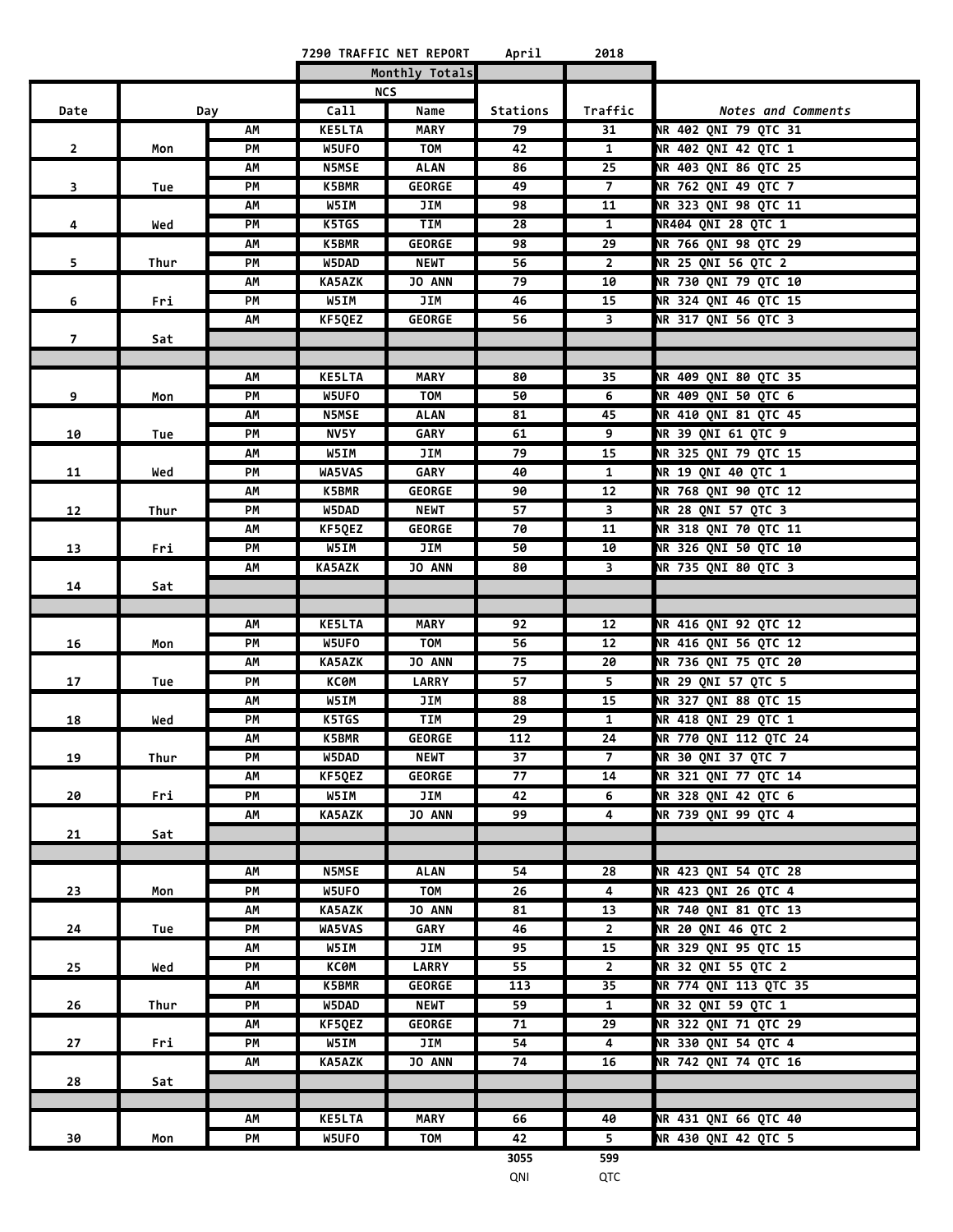|                |             |            |               | 7290 TRAFFIC NET REPORT | May      | 2018                    |                                   |
|----------------|-------------|------------|---------------|-------------------------|----------|-------------------------|-----------------------------------|
|                |             |            |               | MONTHLY TOTALS          |          |                         |                                   |
|                |             |            |               | <b>NCS</b>              |          |                         |                                   |
| <b>DATE</b>    |             | <b>DAY</b> | <b>CALL</b>   | <b>NAME</b>             | Stations | Traffic                 | Notes and Comments                |
|                |             | AΜ         | <b>N5MSE</b>  | <b>ALAN</b>             | 103      | 54                      | NR 501 QNI 103 QTC 54             |
| $\mathbf{1}$   | <b>TUE</b>  | <b>PM</b>  | K5TGS         | <b>TIM</b>              | 39       | 0                       | NR 501 QNI 39 QTC 0               |
|                |             | АΜ         | W5IM          | JIM                     | 108      | 11                      | NR 331 QNI 108 QTC 11             |
| $\overline{2}$ | WED         | PM         | WA5VAS        | <b>GARY</b>             | 56       | 14                      | NR 21 QNI 56 QTC 14               |
|                |             | АΜ         | <b>K5BMR</b>  | <b>GEORGE</b>           | 87       | 10                      | NR 778 QNI 87 QTC 10              |
| 3              | <b>THUR</b> | PМ         | W5DAD         | <b>NEWT</b>             | 50       | 5                       | NR 34 QNI 50 QTC 5                |
|                |             | АΜ         | <b>KA5AZK</b> | JO ANN                  | 101      | 14                      | NR 746 QNI 101 QTC 14             |
| 4              | FRI         | PМ         | W5IM          | JIM                     | 39       | $\overline{2}$          | NR 332 QNI 39 QTC 2               |
|                |             | АΜ         | KF5QEZ        | <b>GEORGE</b>           | 78       | 11                      | NR 323 QNI 78 QTC 11              |
| 5.             | <b>SAT</b>  |            |               |                         |          |                         |                                   |
|                |             |            |               |                         |          |                         |                                   |
|                |             | АΜ         | <b>KE5LTA</b> | MARY                    | 68       | 5                       | NR 507 QNI 68 QTC 5               |
| $\overline{7}$ | MON         | PM         | W5UFO         | <b>TOM</b>              | 49       | 6                       | NR 507 QNI 49 QTC 6               |
|                |             | АΜ         | <b>N5MSE</b>  | <b>ALAN</b>             | 91       | 26                      | NR 508 QNI 91 QTC 26              |
| 8              | <b>TUE</b>  | PM         | K5TGS         | TIM                     | 52       | $\overline{7}$          | NR 508 QNI 52 QTC 7               |
|                |             | AM         | W5IM          | JIM                     | 96       | 19                      | NR 333 QNI 96 QTC 19              |
| 9              | WED         | PM         | КСӨМ          | LARRY                   | 56       | $\mathbf{1}$            | NR 35 QNI 56 QTC 1                |
|                |             | АΜ         | <b>K5BMR</b>  | <b>GEORGE</b>           | 97       | 15                      | NR 781 QNI 97 QTC 15              |
| 10             | <b>THUR</b> | PM         | <b>KE5LTA</b> | <b>MARY</b>             | 31       | 0                       | NR 510 QNI 31 QTC 0               |
|                |             | АΜ         | KF5QEZ        | <b>GEORGE</b>           | 48       | 11                      | NR 324 QNI 48 QTC 11              |
| 11             | FRI         | PM         | <b>K5BMR</b>  | <b>GEORGE</b>           | 64       | 0                       | NR 784 QNI 64 QTC 0               |
|                |             | АΜ         | <b>N5MSE</b>  | <b>ALAN</b>             | 86       | 4                       | NR 512 QNI 86 QTC 4               |
| 12             | SAT         |            |               |                         |          |                         |                                   |
|                |             |            |               |                         |          |                         |                                   |
|                |             | АΜ         | <b>KE5LTA</b> | <b>MARY</b>             | 81       | 18                      | NR 514 QNI 81 QTC 18              |
| 14             | <b>MON</b>  | PM         | W5UFO         | <b>TOM</b>              | 50       | $\mathbf{1}$            | NR 514 QNI 50 QTC 1               |
|                |             | АΜ         | <b>KA5AZK</b> | <b>JO ANN</b>           | 91       | 11                      | NR 752 QNI 91 QTC 11              |
| 15             | <b>TUE</b>  | PM         | K5TGS         | TIM                     | 39       | 4                       | NR 515 QNI 39 QTC 4               |
|                |             | АΜ         | W5IM          | JIM                     | 99       | 9                       | NR 334 QNI 99 QTC 9               |
| 16             | WED         | PМ         | <b>KA5AZK</b> | JO ANN                  | 45       | $\overline{2}$          | NR 753 QNI 45 QTC 2               |
|                |             | АΜ         | K5BMR         | <b>GEORGE</b>           | 102      | 21                      | NR 790 QNI 102 QTC 21             |
| 17             | <b>THUR</b> | PМ         | W5DAD         | <b>NEWT</b>             | 41       | $\overline{2}$          | NR 37 QNI 41 QTC 2                |
|                |             | АΜ         | KF5QEZ        | <b>GEORGE</b>           | 72       | 5                       | NR 325 QNI 72 QTC 5               |
| 18             | FRI         | PМ         | W5IM          | JIM                     | 51       | 3                       | NR 335 QNI 51 QTC 3               |
|                |             | АΜ         | <b>KA5AZK</b> | JO ANN                  | 90       | 3                       | NR 754 QNI 90 QTC 3               |
| 19             | SAT         |            |               |                         |          |                         |                                   |
|                |             |            |               |                         |          |                         |                                   |
|                |             | АΜ         | <b>KE5LTA</b> | <b>MARY</b>             | 67       | 23                      | NR 521 QNI 67 QTC 23              |
| 21             | MON         | PM         | W5UFO         | <b>TOM</b>              | 34       | 8                       | NR 521 QNI 34 QTC 8               |
|                |             | AM         | <b>N5MSE</b>  | <b>ALAN</b>             | 92       | 41                      | NR 522 QNI 92 QTC 41              |
| 22             | <b>TUE</b>  | PM         | <b>KA5AZK</b> | JO ANN                  | 48       | 4                       | NR 756 QNI 48 QTC 4               |
|                |             | AM         | W5IM          | JIM                     | 92       | 22                      | NR 336 QNI 92 QTC 22              |
| 23             | WED         | PM         | <b>KA5AZK</b> | <b>JO ANN</b>           | 30       | 0                       | NR 757 QNI 30 QTC 0 WA5VAS ASSIST |
|                |             | АΜ         | <b>K5BMR</b>  | <b>GEORGE</b>           | 82       | 9                       | NR 794 QNI 82 QTC 9               |
| 24             | <b>THUR</b> | PM         | W5DAD         | <b>NEWT</b>             | 45       | $\mathbf{1}$            | NR 39 QNI 45 QTC 1                |
|                |             | АΜ         | KF5QEZ        | <b>GEORGE</b>           | 77       | 5                       | NR 327 QNI 77 QTC 5               |
| 25             | <b>FRI</b>  | PM         | <b>KA5AZK</b> | JO ANN                  | 42       | $\overline{\mathbf{3}}$ | NR 760 QNI 42 QTC 3               |
|                |             | АΜ         | <b>KA5AZK</b> | <b>JO ANN</b>           | 116      | 10                      | NR 762 QNI 116 QTC 10             |
| 26             | SAT         |            |               |                         |          |                         |                                   |
|                |             |            |               |                         |          |                         |                                   |
|                |             | АΜ         | <b>KE5LTA</b> | <b>MARY</b>             | 103      | 12                      | NR 528 QNI 103 QTC 12             |
| 28             | MON         | PM         | W5UFO         | TOM                     | 57       | $2^{\circ}$             | NR 528 QNI 57 QTC 2               |
|                |             | АΜ         | <b>N5MSE</b>  | <b>ALAN</b>             | 124      | 16                      | NR 529 QNI 124 QTC 16             |
| 29             | TUE         | PМ         | NV5Y          | <b>GARY</b>             | 66       | 5                       | NR 40 QNI 66 QTC 5                |
|                |             | АΜ         | W5IM          | JIM                     | 109      | 19                      | NR 337 QNI 109 QTC 19             |
| 30             | WED         | PM         | WO5R          | <b>COTTON</b>           | 61       | 0                       | <b>NR 174 QNI 61 QTC 0</b>        |
|                |             | АΜ         | <b>K5BMR</b>  | <b>GEORGE</b>           | 96       | 4                       | NR 796 QNI 96 QTC 4               |
| 31             | <b>THUR</b> | PМ         | <b>W5DAD</b>  | NEWT                    | 58       | 3                       | NR 41 QNI 58 QTC 3                |
|                |             |            |               |                         | 3559     | 481                     |                                   |
|                |             |            |               |                         | QNI      | QTC                     |                                   |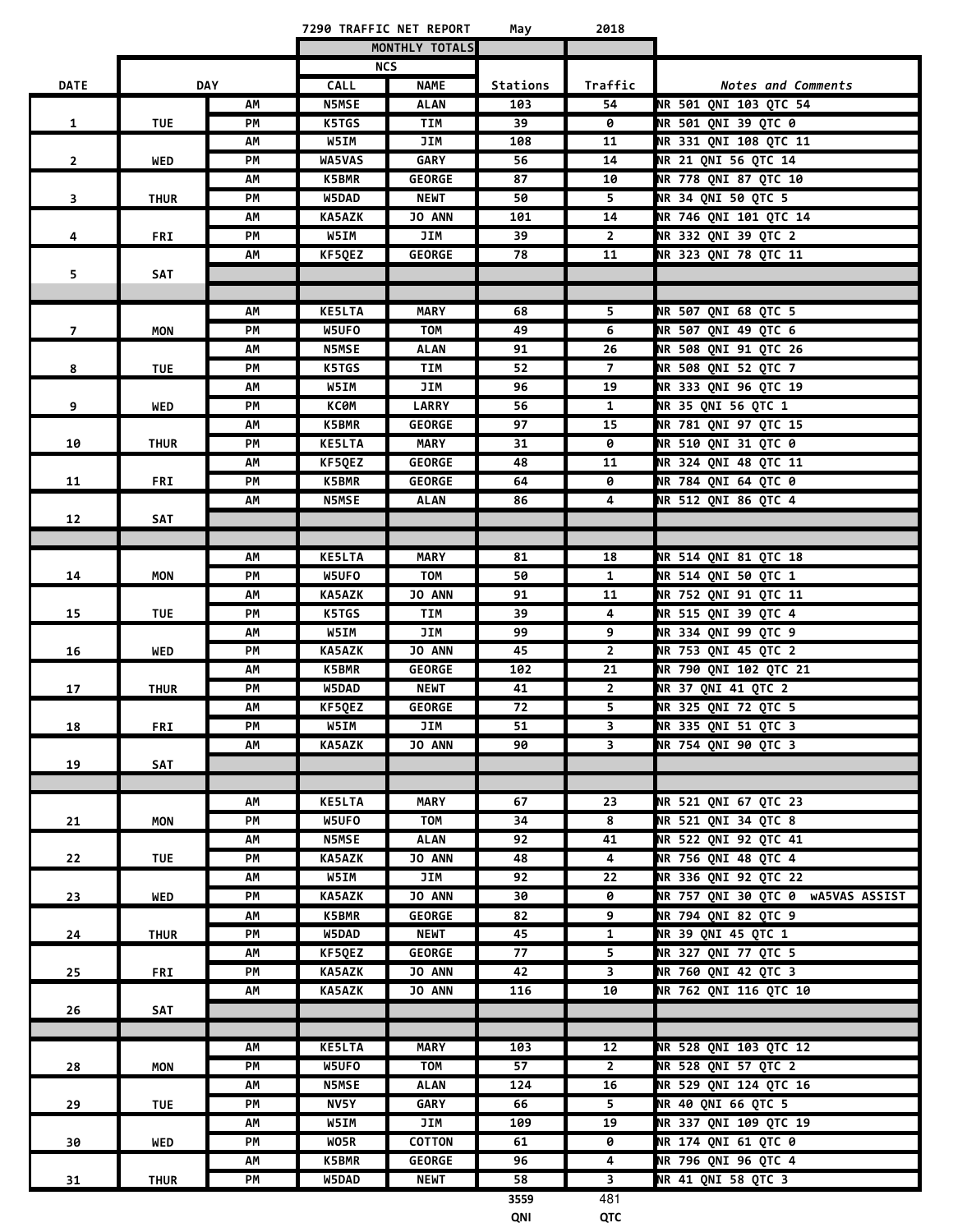|                         |             |    |                      | 7290 TRAFFIC NET REPORT | June     | 2018                          |                             |
|-------------------------|-------------|----|----------------------|-------------------------|----------|-------------------------------|-----------------------------|
| DATE                    | <b>DAY</b>  |    | <b>NCS</b>           |                         |          |                               |                             |
|                         |             |    | <b>CALL</b>          | <b>NAME</b>             | Stations | Traffic                       | Notes and Comments          |
| $\mathbf{1}$            | FRI         | AΜ | KF5QEZ               | <b>GEORGE</b>           | 72       | 16                            | <b>NR 328 QNI 72 QTC 16</b> |
|                         |             | PM | W5IM                 | JIM                     | 53       | $\overline{\mathbf{3}}$       | NR 338 QNI 53 QTC 3         |
| $\mathbf{2}$            | SAT         | АΜ | KA5AZK               | JO ANN                  | 106      | 11                            | NR 765 QNI 106 QTC 11       |
|                         |             |    |                      |                         |          |                               |                             |
|                         |             |    |                      |                         |          |                               |                             |
| 4                       | MON         | АΜ | <b>KE5LTA</b>        | <b>MARY</b>             | 88       | 26                            | <b>NR 604 QNI 88 QTC 26</b> |
|                         |             | PМ | W5UFO                | TOM                     | 50       | $\mathbf{2}$                  | NR 64 QNI 50 QTC 2          |
| $\overline{\mathbf{5}}$ | <b>TUE</b>  | АΜ | <b>N5MSE</b>         | <b>ALAN</b>             | 106      | 33                            | NR 605 QNI 106 QTC 33       |
|                         |             | PM | WO5R                 | <b>COTTON</b>           | 51       | 14                            | NR 175 QNI 51 QTC 15        |
| 6                       | WED         | АΜ | W5IM                 | JIM                     | 94       | 22                            | NR 339 QNI 94 22            |
|                         |             | PМ | WA5VAS               | <b>GARY</b>             | 38       | 4                             | <b>NR 22 QNI 38 QTC 4</b>   |
| $\overline{7}$          | <b>THUR</b> | АΜ | KA5AZK               | <b>JO ANN</b>           | 105      | 16                            | NR 767 QNI 105 QTC 16       |
|                         |             | PМ | W5DAD                | <b>NEWT</b>             | 56       | $\overline{2}$                | NR 43 QNI 56 QTC 2          |
| 8                       | <b>FRI</b>  | АΜ | K5BMR                | <b>GEORGE</b>           | 102      | 4                             | NR 799 QNI 102 QTC 4        |
|                         |             | PМ | W5IM                 | JIM                     | 56       | $\overline{2}$                | NR 340 QNI 56 QTC 2         |
| 9                       | SAT         | АΜ | KF5QEZ               | <b>GEORGE</b>           | 86       | 0                             | <b>NR 329 QNI 86 QTC 0</b>  |
|                         |             |    |                      |                         |          |                               |                             |
|                         |             |    |                      |                         |          |                               |                             |
| 11                      | MON         | АΜ | <b>KE5LTA</b>        | MARY                    | 80       | 9                             | <b>NR 611 QNI 80 QTC 9</b>  |
|                         |             | PМ | KA5AZK               | <b>JO ANN</b>           | 41       | $\overline{\mathbf{3}}$       | NR 787 QNI 41 QTC 3         |
| 12                      | <b>TUE</b>  | АΜ | <b>N5MSE</b>         | <b>ALAN</b>             | 96       | 34                            | <b>NR 612 QNI 96 QTC 34</b> |
|                         |             | PМ | WO5R                 | <b>COTTON</b>           | 59       | $\overline{2}$                | NR 176 QNI 59 QTC 2         |
| 13                      | WED         | АΜ | W5IM                 | JIM                     | 101      | 12                            | NR 341 QNI 101 QTC 12       |
|                         |             | PМ | <b>WA5VAS</b>        | <b>GARY</b>             | 49       | $\mathbf{1}$                  | NR 23 QNI 49 QTC 1          |
| 14                      | <b>THUR</b> | АΜ | K5BMR                | <b>GEORGE</b>           | 90       | 32                            | NR 802 QNI 90 QTC 32        |
|                         |             | PM | W5DAD                | <b>NEWT</b>             | 51       | 8                             | NR 47 QNI 51 QTC 8          |
| 15                      | FRI         | АΜ | KA5AZK               | <b>JO ANN</b>           | 116      | 12                            | NR 790 QNI 116 QTC 12       |
|                         |             | PМ | W5IM                 | JIM                     | 56       | 3                             | NR 342 QNI 56 QTC 3         |
| 16                      | SAT         | АΜ | KF5QEZ               | <b>GEORGE</b>           | 80       | 0                             | <b>NR 330 QNI 80 QTC 0</b>  |
|                         |             |    |                      |                         |          |                               |                             |
|                         |             |    |                      |                         |          |                               |                             |
| 18                      | MON         | АΜ | <b>KE5LTA</b>        | <b>MARY</b>             | 84       | 21                            | NR 618 QNI 84 QTC 21        |
|                         |             | PM | W5UFO                | <b>TOM</b>              | 34       | 7 <sup>7</sup>                | NR 618 QNI 34 QTC 7         |
| 19                      | TUE         | ΛМ | <b>N5MSE</b>         | <b>ALAN</b>             | 99       | 19                            | NR 619 QNI 99 QTC 19        |
|                         |             | PM | KA5AZK               | JO ANN                  | 50       | $\overline{4}$                | NR 793 QNI 50 QTC 4         |
| 20                      | WED         | АΜ | W5IM                 | JIM                     | 89       | 8                             | NR 343 QNI 89 QTC 8         |
|                         |             | PМ | WO5R                 | <b>COTTON</b>           | 47       | $\mathbf{1}$                  | NR 177 QNI 47 QTC 1         |
| 21                      | <b>THUR</b> | АM | <b>K5BMR</b>         | <b>GEORGE</b>           | 98       | 16                            | NR 809 QNI 98 QTC 16        |
|                         |             | PM | <b>W5DAD</b>         | <b>NEWT</b>             | 50       | 4                             | NR 49 QNI 50 QTC 4          |
| 22                      | FRI         | ΛМ | KF5QEZ               | <b>GEORGE</b>           | 76       | 15                            | NR 331 QNI 76 QTC 15        |
|                         |             | PМ | W5IM                 | JIM                     | 58       | 0                             | NR 344 QNI 58 QTC 0         |
| 23                      | SAT         | АΜ | KA5AZK               | <b>JO ANN</b>           | 112      | 5                             | NR 795 QNI 112 QTC 5        |
|                         |             | PM | <b>KE5LTA</b>        | <b>MARY</b>             | 10       | 6                             | FIELD DAY 13 to 1500        |
|                         |             |    | KF5QEZ               | <b>GEORGE</b>           | 30       | 0                             |                             |
| 25                      | MON         | ΛМ | <b>KE5LTA</b>        | <b>MARY</b>             | 84       | 29                            | NR 625 QNI 84 QTC 29        |
|                         |             | PМ | W5UFO                | TOM                     | 49       | 18                            | NR 625 QNI 49 QTC 18        |
|                         |             |    |                      |                         |          |                               | NR 626 QNI 83 QTC 23        |
| 26                      | TUE         | АΜ | <b>N5MSE</b><br>W5CU | <b>ALAN</b>             | 83       | 23                            | <b>NR 134 QNI 34 QTC 10</b> |
|                         |             | PМ |                      | SAM                     | 34       | 10                            |                             |
| 27                      | WED         | АΜ | W5IM                 | JIM                     | 97       | 26<br>$\overline{\mathbf{e}}$ | NR 345 QNI 97 QTC 26        |
|                         |             | PМ | WO5R                 | <b>COTTON</b>           | 52       |                               | NR 178 QNI 52 QTC 0         |
| 28                      | <b>THUR</b> | АΜ | <b>K5BMR</b>         | <b>GEORGE</b>           | 103      | 16                            | NR 813 QNI 103 QTC 16       |
|                         |             | PМ | W5DAD                | <b>NEWT</b>             | 59       | 10                            | NR 51 QNI 59 QTC 10         |
| 29                      | FRI         | АΜ | KF5QEZ               | <b>GEORGE</b>           | 48       | 26                            | NR 333 QNI 48 QTC 26        |
|                         |             | PМ | W5IM                 | JIM                     | 43       | $\mathbf{1}$                  | NR 346 QNI 43 QTC 1         |
| 30                      | SAT         | ΛМ | <b>KA5AZK</b>        | <b>JO ANN</b>           | 95       | 17                            | NR 796 QNI 95 QTC 17        |
|                         |             |    |                      |                         |          |                               |                             |
|                         |             |    |                      |                         |          |                               |                             |
|                         |             |    |                      |                         | 3466     | 553                           |                             |
|                         |             |    |                      |                         | QNI      | QTC                           |                             |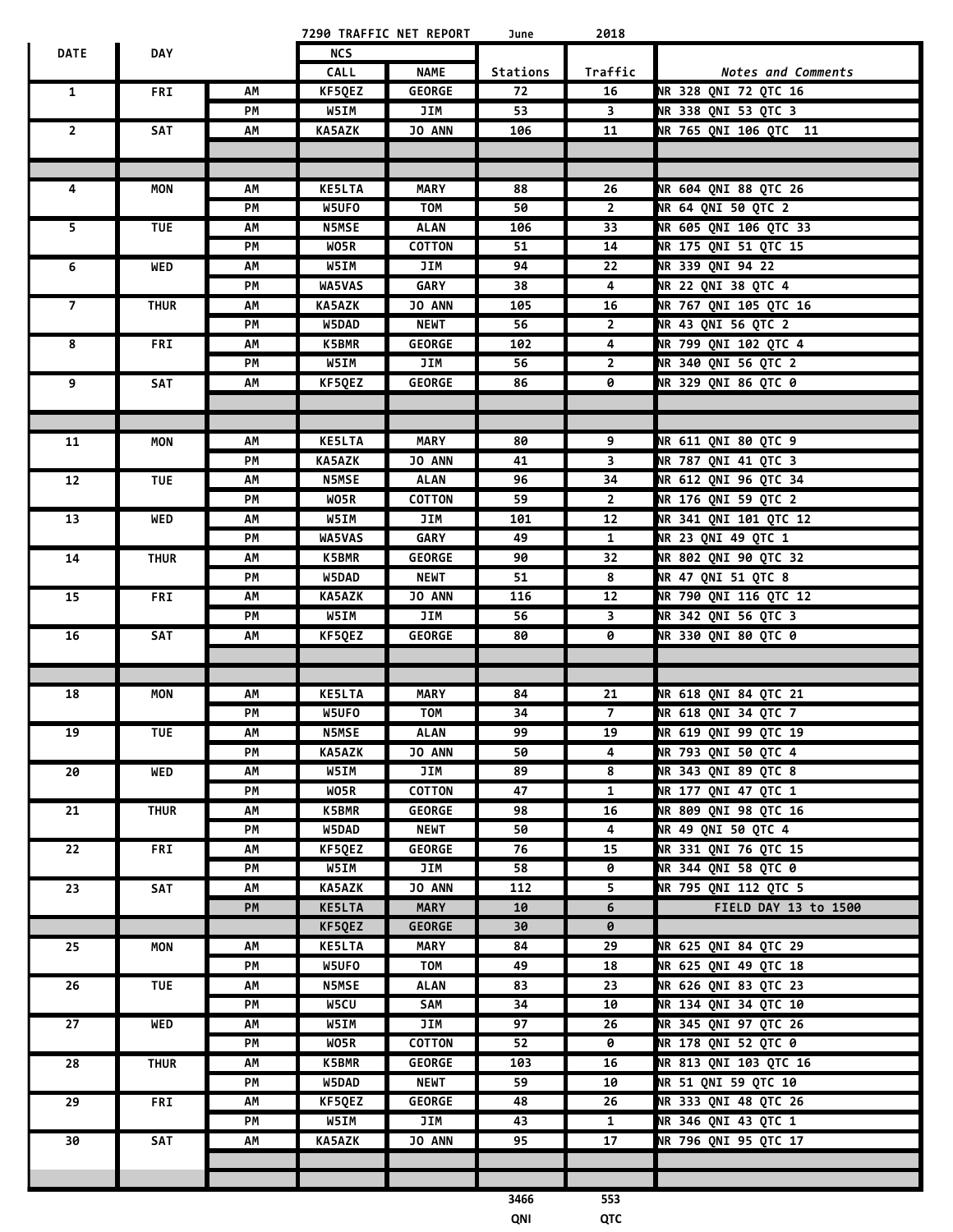|                |      |          |                       | 7290 TRAFFIC NET REPORT   | July     | 2018                             |                                             |
|----------------|------|----------|-----------------------|---------------------------|----------|----------------------------------|---------------------------------------------|
|                |      |          |                       | Monthly Totals            |          |                                  |                                             |
|                |      |          |                       | <b>NCS</b>                |          |                                  |                                             |
| Date           |      | Day      | Call                  | Name                      | Stations | Traffic                          | Notes and Comments                          |
|                |      | АΜ       | <b>KE5LTA</b>         | <b>MARY</b>               | 72       | 9                                | NR 702 QNI 72 QTC 9                         |
| $\overline{2}$ | Mon  | PM       | W5UF0<br><b>N5MSE</b> | <b>TOM</b><br><b>ALAN</b> | 38<br>97 | $\mathbf{1}$<br>27               | NR 702 QNI 38 QTC 1<br>NR 703 QNI 97 QTC 27 |
|                |      | АΜ<br>PМ | K5TGS                 | TIM                       | 55       | $\overline{2}$                   | NR 703 QNI 55 QTC 2                         |
| 3              | Tue  | АΜ       | W5IM                  | JIM                       | 103      | 16                               | <b>NR 347 QNI 103 QTC 16</b>                |
| 4              | Wed  | PМ       | <b>KA5AZK</b>         | JO ANN                    | 53       | $\mathbf{1}$                     | NR 799 QNI 53 QTC 1                         |
|                |      | АΜ       | K5BMR                 | <b>GEORGE</b>             | 115      | 24                               | NR 818 QNI 115 QTC 24                       |
| 5              | Thur | PM       | W5DAD                 | <b>NEWT</b>               | 55       | $\mathbf{1}$                     | NR 53 QNI 55 QTC 1                          |
|                |      | АΜ       | <b>KA5AZK</b>         | <b>JO ANN</b>             | 100      | 9                                | <b>NR 800 QNI 100 QTC 9</b>                 |
| 6              | Fri  | PM       | W5IM                  | JIM                       | 45       | $\overline{2}$                   | NR 348 QNI 45 QTC 2                         |
|                |      | АM       | KF5QEZ                | <b>GEORGE</b>             | 71       | 14                               | NR 334 QNI 71 QTC 14                        |
| 7              | Sat  |          |                       |                           |          |                                  |                                             |
|                |      |          |                       |                           |          |                                  |                                             |
|                |      | АΜ       | <b>KE5LTA</b>         | <b>MARY</b>               | 85       | $\overline{7}$                   | NR 709 QNI 85 QTC 7                         |
| 9              | Mon  | PМ       | <b>KA5AZK</b>         | <b>JO ANN</b>             | 49       | $\overline{2}$                   | NR 801 QNI 49 QTC 2                         |
|                |      | АΜ       | <b>N5MSE</b>          | <b>ALAN</b>               | 96       | 17                               | NR 710 QNI 96 QTC 17                        |
| 10             | Tue  | PМ       | K5TGS                 | TIM                       | 42       | 0                                | <b>NR 710 QNI 42 QTC 0</b>                  |
|                |      | АΜ       | W5IM                  | JIM                       | 109      | 6                                | NR 349 QNI 109 QTC 6                        |
| 11             | Wed  | PM       | WO5R                  | <b>COTTON</b>             | 58       | 12                               | NR 178 QNI 58 QTC 12                        |
|                |      | АΜ       | K5BMR                 | <b>GEORGE</b>             | 104      | 17                               | <b>NR 822 QNI 104 QTC 17</b>                |
| 12             | Thur | PM<br>АΜ | W5DAD                 | <b>NEWT</b><br>GEORGE     | 54<br>92 | $\mathbf{1}$<br>8                | NR 55 QNI 54 QTC 1<br>NR 336 QNI 92 QTC 8   |
| 13             | Fri  | PM       | KF5QEZ<br>W5IM        | JIM                       | 62       | 4                                | NR 350 QNI 62 QTC 4                         |
|                |      | AM       | <b>KA5AZK</b>         | <b>JO ANN</b>             | 104      | 8                                | NR 804 QNI 104 QTC 8                        |
| 14             | Sat  |          |                       |                           |          |                                  |                                             |
|                |      |          |                       |                           |          |                                  |                                             |
|                |      | АΜ       | <b>KE5LTA</b>         | <b>MARY</b>               | 62       | 9                                | NR 716 QNI 62 QTC 9                         |
| 16             | Mon  | PM       | W5UFO                 | <b>TOM</b>                | 31       | 8                                | NR 716 QNI 31 QTC 8                         |
|                |      | АΜ       | <b>N5MSE</b>          | <b>ALAN</b>               | 90       | 27                               | NR 717 QNI 90 QTC 27                        |
| 17             | Tue  | PM       | K5TGS                 | TIM                       | 24       | 0                                | NR 717 QNI 24 QTC 0                         |
|                |      | АΜ       | W5IM                  | JIM                       | 101      | 12                               | NR 351 QNI 101 QTC 12                       |
| 18             | Wed  | PМ       | WO5R                  | COTTON                    | 57       | $\mathbf{1}$                     | NR 179 QNI 57 QTC 1                         |
|                |      | AM       | K5BMR                 | <b>GEORGE</b>             | 103      | ${\bf 14}$                       | NR 825 QNI 103 QTC 14                       |
| 19             | Thur | PМ       | W5DAD                 | NEWT                      | 62       | 4                                | <b>NR 60 QNI 62 QTC 4</b>                   |
|                |      | АM       | KF5QEZ                | <b>GEORGE</b>             | 102      | 7 <sup>7</sup><br>$\overline{4}$ | NR 337 QNI 102 QTC 7                        |
| 20             | Fri  | PM<br>АΜ | W5IM<br>KA5AZK        | JIM<br>JO ANN             | 49<br>82 | $\overline{\mathbf{3}}$          | NR 352 QNI 49 QTC 4<br>NR 807 QNI 82 QTC 3  |
| 21             | Sat  |          |                       |                           |          |                                  |                                             |
|                |      |          |                       |                           |          |                                  |                                             |
|                |      | АΜ       | <b>KE5LTA</b>         | <b>MARY</b>               | 97       | 4                                | <b>NR 723 QNI 97 QTC 4</b>                  |
| 23             | Mon  | PM       | W5UFO                 | TOM                       | 54       | $\overline{\mathbf{5}}$          | NR 723 QNI 54 QTC 5                         |
|                |      | АM       | <b>N5MSE</b>          | <b>ALAN</b>               | 95       | 10                               | NR 724 QNI 95 QTC 10                        |
| 24             | Tue  | PM       | K5TGS                 | TIM                       | 38       | $\mathbf{1}$                     | NR 724 QNI 38 QTC 1                         |
|                |      | АM       | W5IM                  | JIM                       | 94       | $\overline{7}$                   | NR 353 QNI 94 QTC 7                         |
| 25             | Wed  | PM       | WO5R                  | <b>COTTON</b>             | 54       | 6                                | NR 180 QNI 54 QTC 6                         |
|                |      | ΛМ       | <b>K5BMR</b>          | <b>GEORGE</b>             | 102      | 32                               | NR 828 QNI 102 QTC 32                       |
| 26             | Thur | PM       | W5DAD                 | <b>NEWT</b>               | 53       | 4                                | NR 63 QNI 53 QTC 4                          |
|                |      | ΛМ       | KF5QEZ                | <b>GEORGE</b>             | 93       | 17                               | NR 338 QNI 93 QTC 17                        |
| 27             | Fri  | PM       | <b>KA5AZK</b>         | JO ANN                    | 61       | 0                                | <b>NR 807 QNI 61 QTC 0</b>                  |
|                |      | AM       | <b>KA5AZK</b>         | JO ANN                    | 111      | 9                                | NR 811 QNI 111 QTC 9                        |
| 28             | Sat  |          |                       |                           |          |                                  |                                             |
|                |      | AM       | <b>KE5LTA</b>         | <b>MARY</b>               | 77       | 10                               | <b>NR 730 QNI 77 QTC 10</b>                 |
| 30             |      | PM       | W5UFO                 | <b>MARY</b>               | 45       | 10                               | NR 730 QNI 45 QTC 10                        |
|                | Mon  | АM       | <b>N5MSE</b>          | <b>ALAN</b>               | 88       | 17                               | NR 731 QNI 88 QTC 17                        |
| 31             | Tue  | PM       | K5TGS                 | TIM                       | 36       | 4                                | NR 731 QTC 36 QNI 4                         |
|                |      |          |                       |                           |          |                                  |                                             |

**3520 413** QNI QTC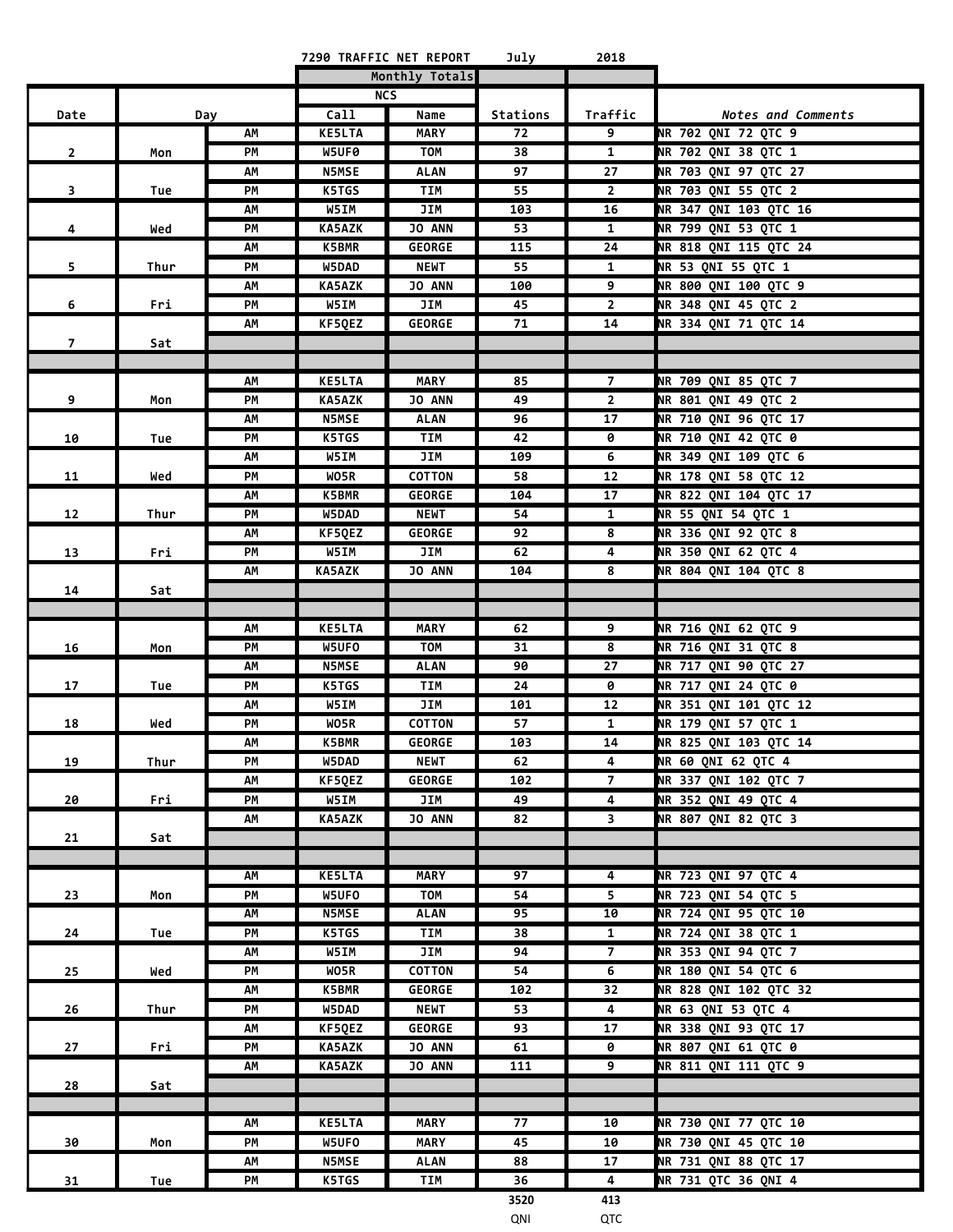|                |             |     | 7290 TRAFFIC NET REPORT |                |          |                         |                            |
|----------------|-------------|-----|-------------------------|----------------|----------|-------------------------|----------------------------|
|                |             |     |                         | Monthly Totals | August   | 2018                    |                            |
|                |             |     |                         | <b>NCS</b>     |          |                         |                            |
| Date           |             | Day | Call                    | Name           | Stations | Traffic                 | Notes and Comments         |
|                |             | AΜ  | W5IM                    | JIM            | 94       | 20                      | NR 354 QNI 94 QTC 20       |
| $\mathbf{1}$   | Wed         | PМ  | WO5R                    | COTTON         | 59       | $\overline{2}$          | NR 181 QNI 59 QTC 2        |
|                |             | АΜ  | <b>K5BMR</b>            | <b>GEORGE</b>  | 115      | 16                      | NR 834 QNI 115 QTC 16      |
| $\overline{2}$ | <b>THUR</b> | PМ  | W5DAD                   | <b>NEWT</b>    | 65       | 5.                      | NR 65 QNI 65 QTC 5         |
|                |             | АΜ  | KA5AZK                  | JO ANN         | 108      | 8                       | NR 816 QNI 108 QTC 8       |
| $\mathbf{3}$   | Fri         | PМ  | W5IM                    | JIM            | 72       | 0                       | NR 355 QNI 72 QTC 0        |
|                |             | АΜ  | KF5QEZ                  | <b>GEORGE</b>  | 106      | $\overline{2}$          | NR 340 QNI 106 QTC 2       |
| 4              | Sat         |     |                         |                |          |                         |                            |
|                |             |     |                         |                |          |                         |                            |
|                |             | AΜ  | <b>KE5LTA</b>           | <b>MARY</b>    | 91       | 19                      | NR 806 QNI 91 QTC 19       |
| 6              | Mon         | PM  | W5UFO                   | <b>TOM</b>     | 47       | 10                      | NR 806 QNI 47 QTC 10       |
|                |             | АΜ  | <b>N5MSE</b>            | <b>ALAN</b>    | 86       | 32                      | NR 807 QNI 86 QTC 32       |
| 7 <sup>7</sup> | Tue         | PМ  | K5TGS                   | TIM            | 29       | 5                       | NR 807 QNI 29 QTC 5        |
|                |             | АΜ  | W5IM                    | JIM            | 103      | 20                      | NR 356 QNI 103 QTC 20      |
| 8              | Wed         | PМ  | WO5R                    | <b>COTTON</b>  | 52       | 9                       | NR 182 QNI 52 QTC 9        |
|                |             | АМ  | <b>K5BMR</b>            | <b>GEORGE</b>  | 104      | 21                      | NR 836 QNI 104 QTC 21      |
| 9              | <b>THUR</b> | PМ  | W5DAD                   | <b>NEWT</b>    | 52       | $\mathbf{2}$            | NR 69 QNI 52 QTC 2         |
|                |             | АΜ  | KF5QEZ                  | <b>GEORGE</b>  | 98       | $\overline{7}$          | NR 341 QNI 98 QTC 7        |
| 10             | Fri         | PМ  | W5IM                    | JIM            | 59       | 0                       | NR 357 QNI 59 QTC 0        |
|                |             | АΜ  | KA5AZK                  | <b>JO ANN</b>  | 86       | 16                      | NR 825 QNI 86 QTC 16       |
| 11             | Sat         |     |                         |                |          |                         |                            |
|                |             |     |                         |                |          |                         |                            |
|                |             | АΜ  | <b>KE5LTA</b>           | <b>MARY</b>    | 84       | $\mathbf{1}$            | NR 813 QNI 84 QTC 1        |
| 13             | Mon         | PM  | <b>KCOM</b>             | LARRY          | 53       | $\overline{2}$          | NR 59 QNI 53 QTC 2         |
|                |             | АΜ  | <b>N5MSE</b>            | <b>ALAN</b>    | 80       | 36                      | NR 814 QNI 80 QTC 36       |
| 14             | Tue         | PM  | K5TGS                   | TIM            | 51       | $\overline{2}$          | NR 814 QNI 51 QTC 2        |
|                |             | АΜ  | W5IM                    | JIM            | 86       | 22                      | NR 358 QNI 86 QTC 22       |
| 15             | Wed         | PМ  | WO5R                    | COTTON         | 60       | 11                      | NR 183 QNI 60 QTC 11       |
|                |             | АΜ  | <b>K5BMR</b>            | <b>GEORGE</b>  | 92       | 23                      | NR 841 QNI 92 QTC 23       |
| 16             | Thur        | PМ  | W5DAD                   | <b>NEWT</b>    | 57       | $\mathbf{1}$            | NR 70 QNI 57 QTC 1         |
|                |             | АΜ  | KF5QEZ                  | <b>GEORGE</b>  | 94       | $\overline{\mathbf{3}}$ | NR 342 QNI 94 QTC 3        |
| 17             | Fri         | PМ  | W5IM                    | JIM            | 55       | 3                       | NR 359 QNI 55 QTC 3        |
|                |             | AM  | <b>KA5AZK</b>           | <b>JO ANN</b>  | 110      | $\overline{\mathbf{3}}$ | NR 831 QNI 110 QTC 3       |
| 18             | Sat         |     |                         |                |          |                         |                            |
|                |             |     |                         |                |          |                         |                            |
|                |             | АΜ  | <b>KE5LTA</b>           | <b>MARY</b>    | 105      | 9                       | NR 820 QNI 105 QTC 9       |
| 20             | Mon         | PM  | W5UFO                   | <b>TOM</b>     | 53       | $\overline{2}$          | NR 820 QNI 53 QTC 2        |
|                |             | АΜ  | <b>KA5AZK</b>           | JO ANN         | 102      | 10                      | NR 833 QNI 102 QTC 10      |
| 21             | Tue         | PM  | K5TGS                   | TIM            | 41       | $\mathbf{1}$            | NR 821 QNI 41 QTC 1        |
|                |             | АΜ  | W5IM                    | JIM            | 61       | 10                      | NR 360 QNI 61 QTC 10       |
| 22             | Wed         | PM  | WO5R                    | <b>COTTON</b>  | 48       | 3                       | <b>NR 184 QNI 48 QTC 3</b> |
|                |             | АМ  | K5BMR                   | <b>GEORGE</b>  | 98       | 14                      | NR 845 QNI 98 QTC 14       |
| 23             | Thur        | PM  | W5DAD                   | <b>NEWT</b>    | 52       | $\overline{\mathbf{3}}$ | NR 72 QNI 52 QTC 3         |
|                |             | АΜ  | KF5QEZ                  | <b>GEORGE</b>  | 71       | 5                       | NR 344 QNI 71 QTC 5        |
| 24             | Fri         | PМ  | W5IM                    | JIM            | 49       | $\mathbf{3}$            | NR 361 QNI 49 QTC 3        |
|                |             | АΜ  | <b>KA5AZK</b>           | <b>JO ANN</b>  | 104      | 6                       | NR 835 QNI 104 QTC 6       |
| 25             | Sat         |     |                         |                |          |                         |                            |
|                |             |     |                         |                |          |                         |                            |
|                |             | АМ  | <b>KE5LTA</b>           | <b>MARY</b>    | 70       | $\mathbf{1}$            | NR 827 QNI 70 QTC 1        |
| 27             | Mon         | PM  | W5UF0                   | <b>TOM</b>     | 37       | $\overline{\mathbf{4}}$ | NR 827 QNI 37 QTC 4        |
|                |             | АΜ  | <b>KCOM</b>             | <b>LARRY</b>   | 109      | $\overline{9}$          | NR 67 QNI 109 QTC 9        |
| 28             | Tue         | PM  | K5TGS                   | <b>TIM</b>     | 54       | $\overline{2}$          | NR 828 QNI 54 QTC 2        |
|                |             | АМ  | W5IM                    | JIM            | 98       | 9                       | NR 362 QNI 98 QTC 9        |
| 29             | Wed         | PМ  | WO5R                    | COTTON         | 47       | 0                       | <b>NR 185 QNI 47 QTC 0</b> |
|                |             | АΜ  | K5BMR                   | <b>GEORGE</b>  | 74       | 11                      | NR 851 QNI 74 QTC 11       |
| 30             | Thur        | PM  | W5DAD                   | <b>NEWT</b>    | 39       | $\mathbf{1}$            | NR 73 QNI 39 QTC 1         |
|                |             | АΜ  | <b>KA5AZK</b>           | JO ANN         | 90       | 13                      | NR 837 QNI 90 QTC 13       |
| 31             | Fri         | PМ  | W5IM                    | JIM            | 51       | $\overline{\mathbf{3}}$ | NR 363 QNI 51 QTC 3        |
|                |             |     |                         |                | 3701     | 420                     |                            |
|                |             |     |                         |                | QNI      | <b>QTC</b>              |                            |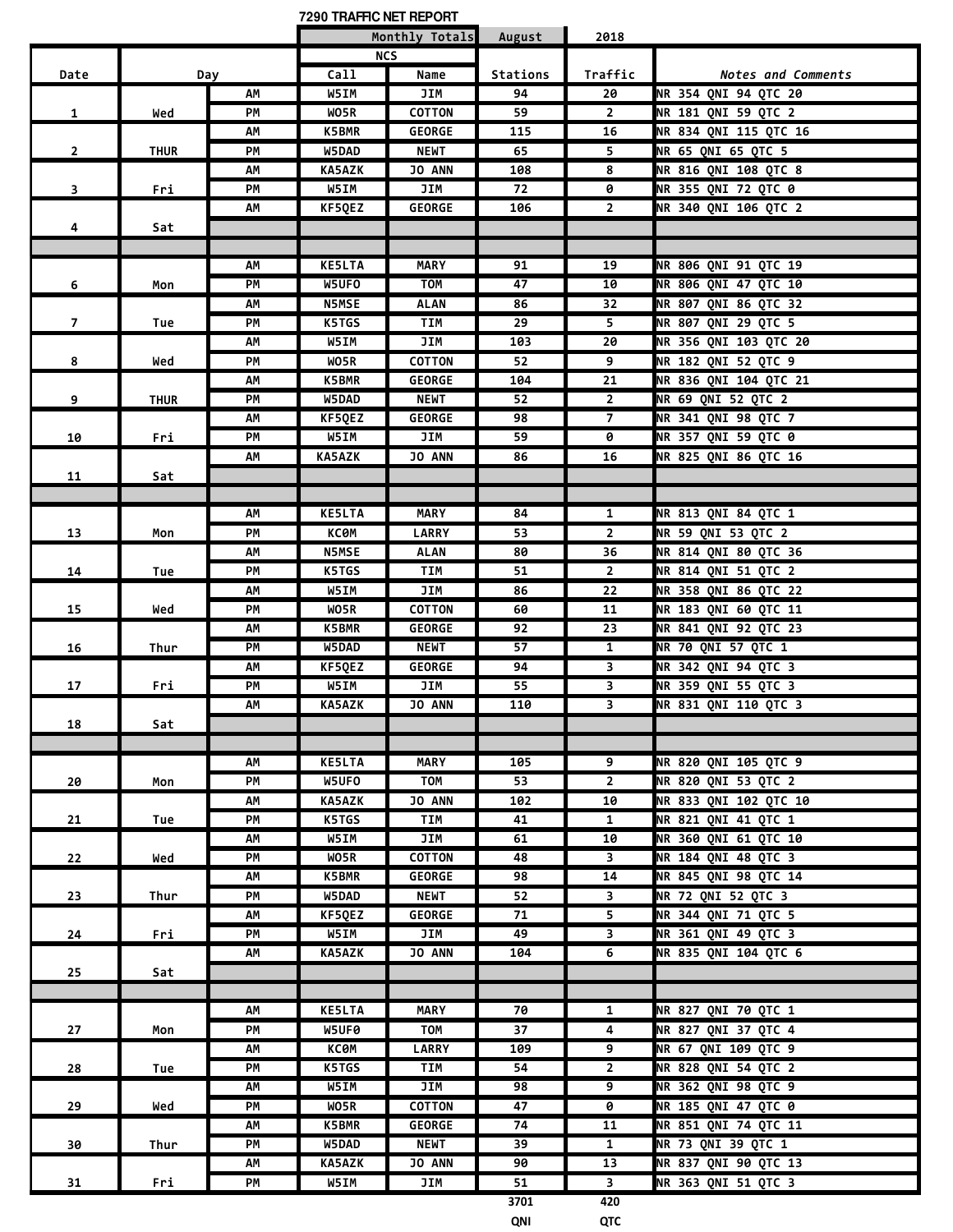**7290 TRAFFIC NET REPORT Monthly Totals September 2018 Date Day NCS Call Name Stations Traffic** *Notes and Comments* **1 Sat AM KF5QEZ GEORGE 50 4 NR 345 QNI 50 QTC 4 3 Mon AM KE5LTA MARY 84 20 NR 903 QNI 84 QTC 20 PM W5UFO TOM 36 4 NR 903 QNI 36 QTC 4 4 Tue AM KA5AZK JO ANN 79 42 NR 840 QNI 79 QTC 42 PM K5TGS TIM 42 0 NR 904 QNI 42 QTC 0 5 Wed AM W5IM JIM 104 7 NR 364 QNI 104 QTC 7 PM WO5R COTTON 36 0 NR 186 QNI 36 QTC 0 6 THUR AM K5BMR GEORGE 90 11 NR 858 QNI 90 QTC 11 PM W5DAD NEWT 43 1 NR 77 QNI 43 QTC 1 7 Fri AM KA5AZK JO ANN 90 7 NR 842 QNI 90 QTC 7 PM W5IM JIM 56 12 NR 365 QNI 56 QTC 12 8 Sat AM KF5QEZ GEORGE 71 2 NR 347 QNI 71 QTC 2 10 Mon AM KE5LTA MARY 66 1 NR 910 QNI 66 QTC 1 PM W5UFO TOM 24 1 NR 910 QNI 24 QTC 1 11 Tue AM K5BMR GEORGE 92 18 NR 859 QNI 92 QTC 18 PM K5TGS TIM 37 0 NR 911 QNI 37 QTC 0 12 Wed AM W5IM JIM 87 6 NR 366 QNI 87 QTC 6 PM WO5R COTTON 38 3 NR 187 QNI 38 QTC 3 13 THUR AM K5BMR GEORGE 82 12 NR 863 QNI 82 QTC 12 PM K5TGS TIM 27 0 NR 913 QNI 27 QTC 0 14 Fri AM KF5QEZ GEORGE 55 1 NR 348 QNI 55 QTC 1 PM W5IM JIM 57 4 NR 367 QNI 57 QTC 4 15 Sat AM KA5AZK JO ANN 97 1 NR 847 QNI 97 QTC 1 17 Mon AM KE5LTA MARY 62 9 NR 917 QNI 62 QTC 9 PM WA5VAS GARY 34 6 NR 24 QNI 34 QTC 6 18 Tue AM N5MSE ALAN 73 11 NR 918 QNI 73 QTC 11 PM K5TGS TIM 39 0 NR 918 QNI 39 QTC 0 19 Wed AM W5IM JIM 102 8 NR 368 QNI 102 QTC 8 PM WO5R COTTON 38 2 NR 188 QNI 38 QTC 2 20 THUR AM K5BMR GEORGE 82 7 NR 866 QNI 82 QTC 7 PM W5DAD NEWT 43 1 NR 78 QNI 43 QTC 1 21 Fri AM KA5AZK JO ANN 109 4 NR 849 QNI 109 QTC 4 PM W5IM JIM 48 0 NR 369 QNI 48 QTC 0 22 Sat AM KF5QEZ GEORGE 61 0 NR 349 QNI 61 QTC 0 24 Mon AM KE5LTA MARY 69 4 NR 924 QNI 69 QTC 4 PM W5UFO TOM 45 1 NR 924 QNI 45 QTC 1 25 Tue AM N5MSE ALAN 50 22 NR 925 QNI 50 QTC 22 PM K5TGS TIM 44 4 NR 925 QNI 44 QTC 4 26 Wed AM W5IM JIM 94 2 NR 370 QNI 94 QTC 2 PM WO5R COTTON 68 6 NR 189 QNI 68 QTC 6 27 THUR AM KA5AZK JO ANN 79 6 NR 852 QNI 79 QTC 6 PM WA5VAS GARY 35 1 NR 25 QNI 35 QTC 1 28 Fri AM KF5QEZ GEORGE 47 1 NR 350 QNI 47 QTC 1 PM W5IM JIM 41 9 NR 371 QNI 41 QTC 9 29 Sat AM KA5AZK JO ANN 73 16 NR 853 QNI 73 QTC 16 2779 277 QNI QTC**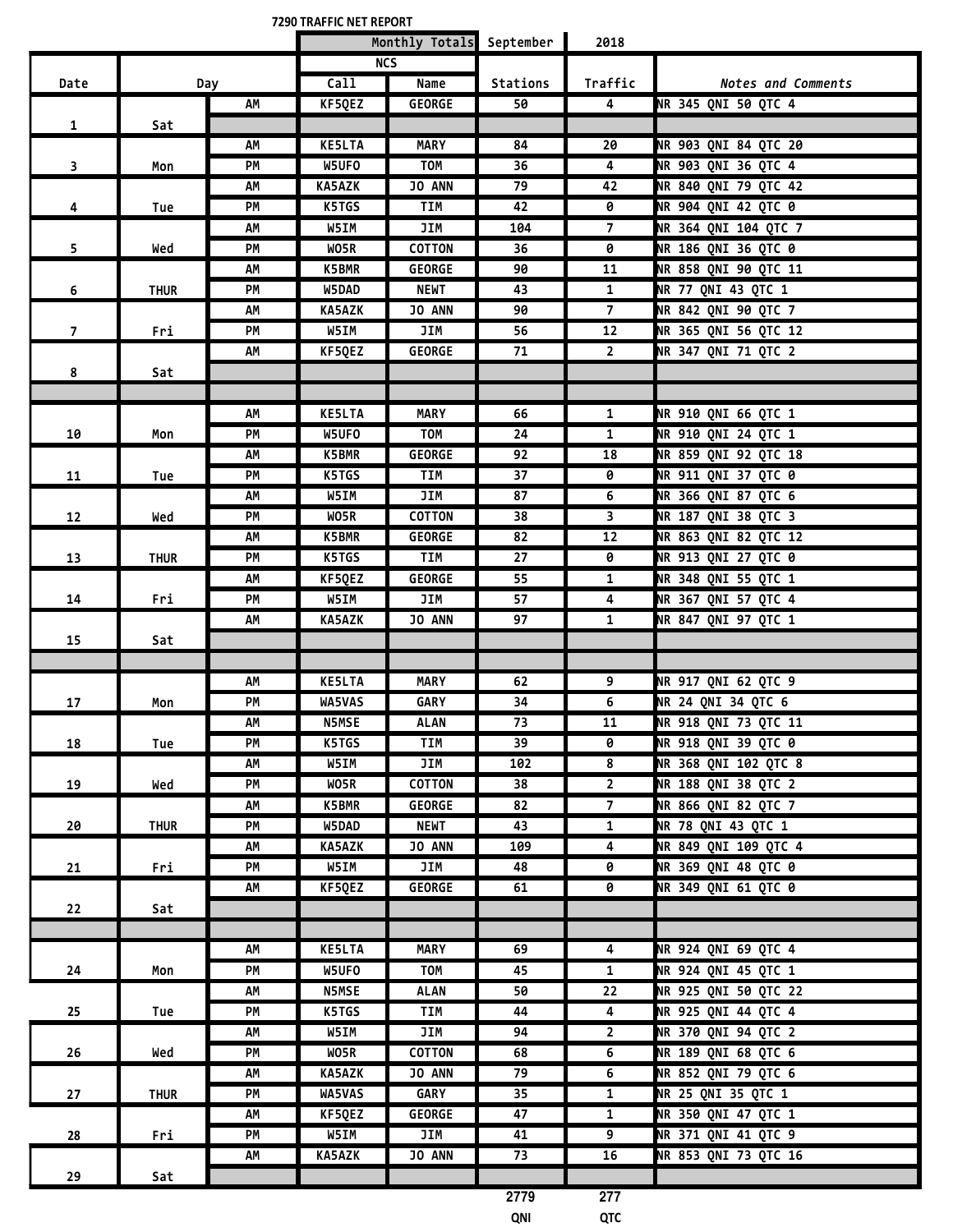|                |      |          |                       | 7290 TRAFFIC NET REPORT | October  | 2018           |                                               |
|----------------|------|----------|-----------------------|-------------------------|----------|----------------|-----------------------------------------------|
|                |      |          |                       | Monthly Totals          |          |                |                                               |
|                |      |          |                       | <b>NCS</b>              |          |                |                                               |
| Date           |      | Day      | Call                  | Name                    | Stations | Traffic        | <b>Notes and Comments</b>                     |
|                |      | AΜ       | <b>KA5AZK</b>         | <b>JO ANN</b>           | 81       | 30             | NR 854 QNI 81 QTC 30                          |
| $\mathbf{1}$   | Mon  | PM       | <b>N5MSE</b>          | <b>ALAN</b>             | 55       | 4              | NR 1001 QNI 55 QTC 4                          |
|                |      | АΜ       | <b>N5MSE</b>          | ALAN                    | 90       | 15             | NR 1002 QNI 90 QTC 15                         |
| $\overline{2}$ | Tue  | РM       | K5TGS                 | TIM                     | 31       | $\mathbf{2}$   | NR 1002 QNI 31 QTC 2                          |
|                |      | АΜ       | W5IM                  | JIM                     | 98       | 10             | NR 372 QNI 98 QTC 10                          |
| 3              | Wed  | PМ       | WO5R                  | <b>COTTON</b>           | 59       | 6              | NR 190 QNI 59 QTC 6                           |
|                |      | АΜ       | K5BMR                 | <b>GEORGE</b>           | 89       | 13             | NR 872 QNI 89 QTC 13                          |
| 4              | Thur | PМ       | W5DAD                 | <b>NEWT</b>             | 61       | 4              | <b>NR 80 ONI 61 OTC 4</b>                     |
|                |      | АΜ       | KF5QEZ                | <b>GEORGE</b>           | 45       | 1              | NR 351 QNI 45 QTC 1                           |
| 5              | Fri  | PМ       | W5IM                  | JIM                     | 52       | 0              | NR 373 QNI 52 QTC 0                           |
|                |      | АΜ       | <b>KE5LTA</b>         | <b>MARY</b>             | 86       | 13             | NR 1006 QNI 86 QTC 13                         |
| 6              | Sat  |          |                       |                         |          |                |                                               |
|                |      |          |                       |                         |          |                |                                               |
|                |      | АΜ       | <b>KE5LTA</b>         | <b>MARY</b>             | 76       | 11             | NR 1008 QNI 76 QTC 11                         |
| 8              | Mon  | PM       | W5UFO                 | TOM                     | 39       | 3              | NR 1008 ONI 39 OTC 3                          |
|                |      | АΜ       | <b>N5MSE</b>          | <b>ALAN</b>             | 99       | 15             | NR 1009 QNI 99 QTC 15                         |
| 9              | Tue  | PM       | КСӨМ                  | <b>LARRY</b>            | 54       | 3              | NR 75 ONI 54 OTC 3                            |
|                |      | АΜ       | КСӨМ                  | <b>LARRY</b>            | 114      | 11             | NR 77 QNI 114 QTC 11                          |
| 10             | Wed  | PM       | WO5R                  | <b>COTTON</b>           | 47       | $\overline{7}$ | NR 191 QNI 47 QTC 7                           |
|                |      | AM       | K5BMR                 | <b>GEORGE</b>           | 85       | $\overline{7}$ | NR 874 QNI 85 QTC 7                           |
| 11             | Thur | PM       | W5DAD                 | <b>NEWT</b>             | 62       | 5              | NR 85 QNI 62 QTC 5                            |
|                |      | АΜ       | <b>KA5AZK</b>         | JO ANN                  | 97       | 4              | NR 859 QNI 97 QTC 4                           |
| 12             | Fri  | PM       | NV5Y                  | GARY                    | 61       | $\overline{2}$ | NR 44 QNI 61 QTC 2                            |
|                |      | AM       | KF5QEZ                | <b>GEORGE</b>           | 67       | 10             | NR 352 QNI 67 QTC 10                          |
| 13             | Sat  |          |                       |                         |          |                |                                               |
|                |      |          |                       |                         |          |                |                                               |
|                |      | AM       | <b>KE5LTA</b>         | <b>MARY</b>             | 84       | 10             | NR 1015 QNI 84 QTC 10<br>NR 1015 QNI 54 QTC 9 |
| 15             | Mon  | PM       | W5UFO<br><b>N5MSE</b> | TOM<br><b>ALAN</b>      | 54<br>99 | 9<br>32        | NR 1016 QNI 99 QTC 32                         |
|                |      | АΜ<br>PM | K5TGS                 | TIM                     | 57       | 4              | NR 1016 QNI 57 QTC 4                          |
| 16             | Tue  | АΜ       | W5IM                  | JIM                     | 112      | 3              | NR 374 QNI 112 QTC 3                          |
| 17             | Wed  | PM       | WO5R                  | <b>COTTON</b>           | 63       | 0              | NR 192 QNI 63 QTC 0                           |
|                |      | АΜ       | <b>K5BMR</b>          | <b>GEORGE</b>           | 130      | 9              | NR 876 QNI 130 QTC 9                          |
| 18             | Thur | РM       | W5DAD                 | <b>NEWT</b>             | 54       | $\mathbf{1}$   | NR 87 QNI 54 QTC 1                            |
|                |      | АΜ       | KF5QEZ                | <b>GEORGE</b>           | 77       | 19             | NR 353 QNI 77 QTC 19                          |
| 19             | Fri  | PM       | <b>W5IM</b>           | JIM                     | 65       | 3              | NR 375 QNI 65 QTC 3                           |
|                |      | АΜ       | <b>KA5AZK</b>         | <b>JO ANN</b>           | 100      | $\mathbf{2}$   | NR 865 QNI 100 QTC 2                          |
| 20             | Sat  |          |                       |                         |          |                |                                               |
|                |      |          |                       |                         |          |                |                                               |
|                |      | АΜ       | <b>KE5LTA</b>         | <b>MARY</b>             | 81       | 15             | NR 1022 ONI 81 OTC 15                         |
| 22             | Mon  | PM       | W5UFO                 | TOM                     | 52       | 3              | NR 1022 QNI 52 QTC 3                          |
|                |      | AM       | <b>N5MSE</b>          | ALAN                    | 104      | 21             | NR 1023 QNI 104 QTC 21                        |
| 23             | Tue  | PM       | <b>KA5AZK</b>         | JO ANN                  | 70       | 6              | NR 866 QNI 70 QTC 6                           |
|                |      | АΜ       | W5IM                  | JIM                     | 114      | $\overline{7}$ | NR 376 QNI 114 QTC 7                          |
| 24             | Wed  | PM       | WO5R                  | COTTON                  | 43       | 0              | NR 193 QNI 43 QTC 0                           |
|                |      | АΜ       | <b>K5BMR</b>          | <b>GEORGE</b>           | 125      | 12             | NR 882 QNI 125 QTC 12                         |
| 25             | Thur | PM       | W5DAD                 | <b>NEWT</b>             | 45       | $\overline{7}$ | NR 89 QNI 45 QTC 7                            |
|                |      | АΜ       | <b>KA5AZK</b>         | JO ANN                  | 115      | 15             | NR 868 QNI 115 QTC 15                         |
| 26             | Fri  | PM       | W5IM                  | JIM                     | 59       | 4              | NR 377 QNI 59 QTC 4                           |
|                |      | АΜ       | KF5QEZ                | <b>GEORGE</b>           | 53       | 4              | NR 354 QNI 53 QTC 4                           |
| 27             | Sat  |          |                       |                         |          |                |                                               |
|                |      |          |                       |                         |          |                |                                               |
|                |      | АΜ       | <b>KE5LTA</b>         | <b>MARY</b>             | 98       | 19             | NR 1029 QNI 98 QTC 19                         |
| 29             | Mon  | PМ       | WA5VAS                | <b>GARY</b>             | 28       | $\mathbf{1}$   | NR 26 QNI 28 QTC 1                            |
|                |      | АΜ       | <b>N5MSE</b>          | <b>ALAN</b>             | 88       | 18             | NR 1030 QNI 88 QTC 18                         |
| 30             | Tue  | PМ       | K5TGS                 | <b>TIM</b>              | 33       | $\overline{1}$ | NR 1030 QNI 33 QTC 1                          |
|                |      | АΜ       | W5IM                  | JIM                     | 107      | $\overline{4}$ | NR 378 QNI 107 QTC 4                          |
| 31             | Wed  | PМ       | WO5R                  | <b>COTTON</b>           | 54       | $\overline{7}$ | NR 194 QNI 54 QTC 7                           |
|                |      |          |                       |                         | 3712     | 412            |                                               |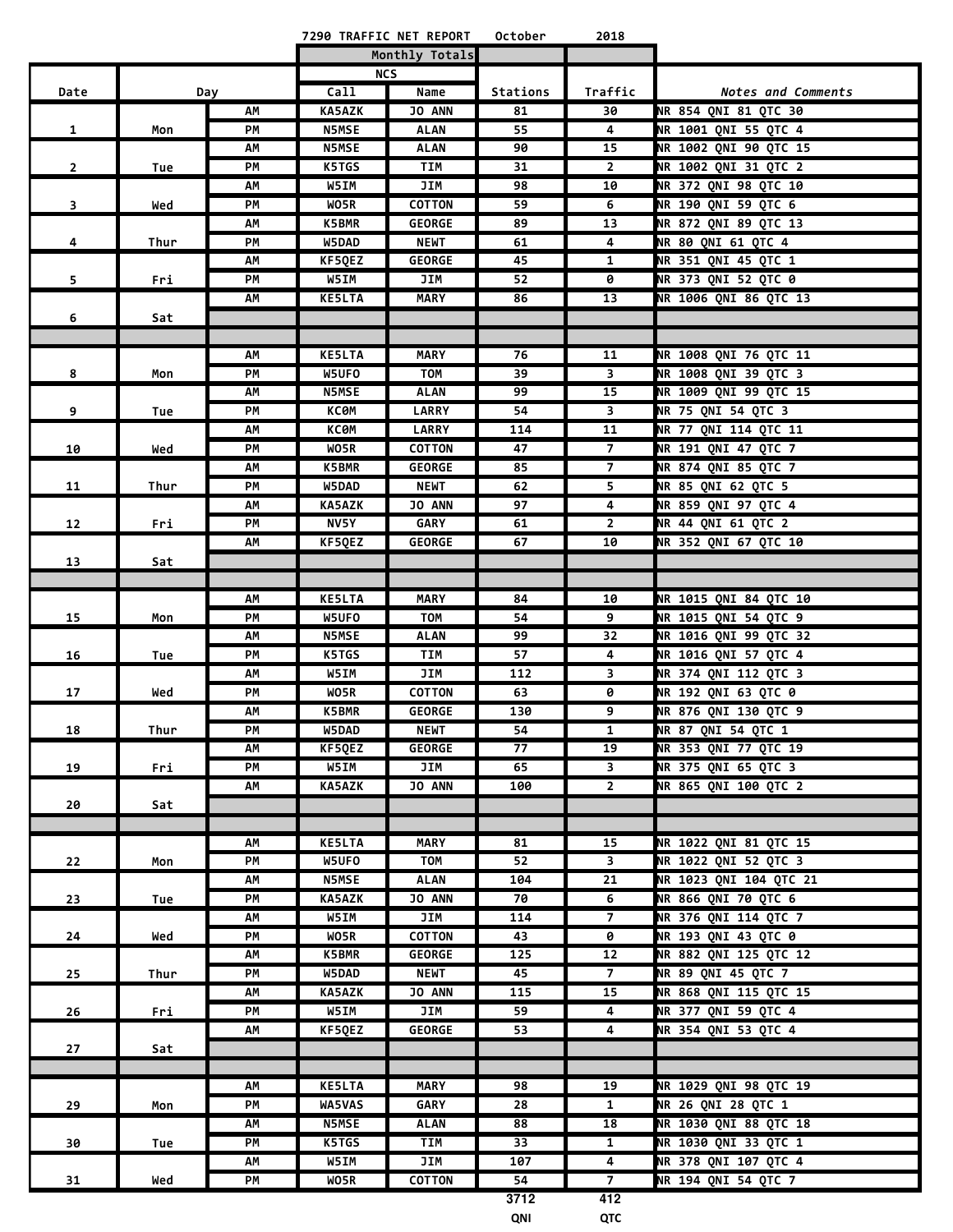| Monthly Totals<br>November<br>2018<br><b>NCS</b><br>Call<br>Name<br>Stations<br>Traffic<br>Notes and Comments<br>Date<br>NR 887 QNI 113 QTC 17<br><b>K5BMR</b><br><b>GEORGE</b><br>АΜ<br>113<br>17<br>NR 873 QNI 47 QTC 10<br>PM<br><b>KA5AZK</b><br><b>JO ANN</b><br>47<br>10<br>$\mathbf{1}$<br>Thu<br><b>NR 874 QNI 105 QTC 10</b><br><b>KA5AZK</b><br>АΜ<br><b>JO ANN</b><br>105<br>10<br>W5IM<br>NR 379 QNI 54 QTC 4<br>PM<br>JIM<br>54<br>4<br>$\overline{2}$<br>Fri<br>NR 355 QNI 100 QTC 16<br>АΜ<br>KF5QEZ<br><b>GEORGE</b><br>100<br>16<br>3<br>Sat<br><b>KE5LTA</b><br>NR 1105 QNI 100 QTC 12<br>AΜ<br><b>MARY</b><br>100<br>12<br>W5UFO<br><b>TOM</b><br>44<br>9<br>NR 1105 QNI 44 QTC 9<br>5<br>PM<br>Mon<br>NR 1106 QNI 86 QTC 15<br><b>N5MSE</b><br>15<br><b>ALAN</b><br>86<br>АΜ<br>NR 1106 QNI 38 QTC 8<br>K5TGS<br>38<br>PM<br>TIM<br>8<br>6<br>Tue<br>117<br>$\overline{7}$<br>NR 380 QNI 117 QTC 7<br>W5IM<br>JIM<br>АΜ<br>WO5R<br><b>COTTON</b><br>34<br>NR 195 QNI 34 QTC 1<br>PM<br>$\mathbf{1}$<br>$\overline{7}$<br>Wed<br>125<br>NR 891 QNI 125 QTC 14<br><b>K5BMR</b><br><b>GEORGE</b><br>14<br>АΜ<br>42<br>NR 90 QNI 42 QTC 1<br>PM<br>W5DAD<br><b>NEWT</b><br>$\mathbf{1}$<br>8<br>Thur<br>JO ANN<br>NR 878 QNI 119 QTC 18<br><b>KA5AZK</b><br>119<br>18<br>АΜ<br>9<br>W5IM<br>NR 381 QNI 63 QTC 3<br>Fri<br>PM<br>JIM<br>63<br>3<br>NR 356 QNI 100 QTC 10<br>KF5QEZ<br><b>GEORGE</b><br>100<br>10<br>АΜ<br>10<br>Sat<br>NR 1112 QNI 102 QTC 7<br><b>KE5LTA</b><br><b>MARY</b><br>$\overline{7}$<br>102<br>АΜ<br><b>NR 880 QNI 86 QTC 6</b><br><b>KA5AZK</b><br><b>JO ANN</b><br>PM<br>86<br>6<br>12<br>Mon<br>NR 1113 QNI 85 QTC 16<br><b>N5MSE</b><br>85<br>ALAN<br>16<br>АΜ<br>NR 1113 QNI 54 QTC 7<br>$\overline{7}$<br>K5TGS<br>54<br>PM<br>TIM<br>13<br>Tue<br>NR 382 QNI 114 QTC 25<br>JIM<br>25<br>W5IM<br>114<br>АΜ<br>NR 196 QNI 62 QTC 1<br><b>COTTON</b><br>$\mathbf{1}$<br>PM<br>WO5R<br>62<br>14<br>Wed<br>8<br>NR 895 QNI 108 QTC 8<br><b>K5BMR</b><br><b>GEORGE</b><br>108<br>АΜ<br>$\overline{2}$<br>NR 93 QNI 44 QTC 2<br>PM<br>W5DAD<br><b>NEWT</b><br>44<br>15<br>Thur<br>NR 886 QNI 98 QTC 3<br>3<br><b>KA5AZK</b><br><b>JO ANN</b><br>98<br>АΜ<br>NR 383 QNI 46 QTC 13<br>PM<br><b>W5IM</b><br>JIM<br>13<br>16<br>46<br>Fri<br>6<br>NR 358 QNI 77 QTC 6<br>KF5QEZ<br><b>GEORGE</b><br>77<br>AM<br>17<br>Sat<br>NR 1119 QNI 103 QTC 24<br>АΜ<br><b>KE5LTA</b><br><b>MARY</b><br>103<br>24<br>$\overline{7}$<br>NR 890 QNI 58 QTC 7<br>PM<br><b>KA5AZK</b><br>JO ANN<br>58<br>19<br>Mon<br>NR 1120 QNI 109 QTC 18<br><b>N5MSE</b><br>18<br>AM<br><b>ALAN</b><br>109<br>NR 1120 QNI 36 QTC 4<br>K5TGS<br>36<br>4<br>PM<br>TIM<br>20<br>Tue<br>W5IM<br>NR 384 QNI 116 QTC 11<br>JIM<br>116<br>11<br>АΜ<br>48<br>NR 197 QNI 48 QTC 1<br>PM<br>WO5R<br><b>COTTON</b><br>$\mathbf{1}$<br>21<br>Wed<br>THANKSGIVING<br><b>DAY</b><br>АΜ<br>22<br>Thur<br>PM<br>NR 881 QNI 80 QTC 13<br>KA5AZK<br><b>JO ANN</b><br>80<br>13<br>АΜ<br>NR 385 QNI 48 QTC 2<br>W5IM<br>JIM<br>PM<br>48<br>$\overline{2}$<br>23<br>Fri<br>NR 359 QNI 43 QTC 5<br>KF5QEZ<br><b>GEORGE</b><br>5 <sup>2</sup><br>43<br>АΜ<br>PM<br>24<br>Sat<br><b>KE5LTA</b><br>NR 1126 QNI 68 QTC 6<br><b>MARY</b><br>68<br>6<br>АΜ<br>W5UFO<br>$\overline{2}$<br>NR 1126 QNI 42 QTC 2<br>26<br>PM<br><b>TOM</b><br>42<br>Mon<br>NR 1127 QNI 63 QTC 15<br><b>N5MSE</b><br><b>ALAN</b><br>63<br>15<br>АΜ<br>K5TGS<br>NR 1127 QNI 20 QTC 1<br>PM<br>TIM<br>20<br>$\mathbf{1}$<br>27<br>Tue<br>NR 386 QNI 103 QTC 22<br>W5IM<br>JIM<br>103<br>22<br>АΜ<br>NR 198 QNI 56 QTC 11<br>PM<br>WO5R<br><b>COTTON</b><br>56<br>28<br>11<br>Wed<br>NR 901 QNI 111 QTC 10<br>K5BMR<br><b>GEORGE</b><br>111<br>10<br>АΜ<br>NR 95 QNI 49 QTC 1<br>29<br>PM<br>W5DAD<br><b>NEWT</b><br>49<br>$\mathbf{1}$<br>Thur<br>NR 887 QNI 97 QTC 2<br><b>KA5AZK</b><br><b>JO ANN</b><br>97<br>$\overline{2}$<br>АΜ<br>PM<br>W5IM<br>54<br>6<br>NR 387 QNI 54 QTC 6<br>30<br>Fri<br>JIM<br>3467<br>410<br>QNI<br>QTC |  |  | 7290 TRAFFIC NET REPORT |  |  |
|------------------------------------------------------------------------------------------------------------------------------------------------------------------------------------------------------------------------------------------------------------------------------------------------------------------------------------------------------------------------------------------------------------------------------------------------------------------------------------------------------------------------------------------------------------------------------------------------------------------------------------------------------------------------------------------------------------------------------------------------------------------------------------------------------------------------------------------------------------------------------------------------------------------------------------------------------------------------------------------------------------------------------------------------------------------------------------------------------------------------------------------------------------------------------------------------------------------------------------------------------------------------------------------------------------------------------------------------------------------------------------------------------------------------------------------------------------------------------------------------------------------------------------------------------------------------------------------------------------------------------------------------------------------------------------------------------------------------------------------------------------------------------------------------------------------------------------------------------------------------------------------------------------------------------------------------------------------------------------------------------------------------------------------------------------------------------------------------------------------------------------------------------------------------------------------------------------------------------------------------------------------------------------------------------------------------------------------------------------------------------------------------------------------------------------------------------------------------------------------------------------------------------------------------------------------------------------------------------------------------------------------------------------------------------------------------------------------------------------------------------------------------------------------------------------------------------------------------------------------------------------------------------------------------------------------------------------------------------------------------------------------------------------------------------------------------------------------------------------------------------------------------------------------------------------------------------------------------------------------------------------------------------------------------------------------------------------------------------------------------------------------------------------------------------------------------------------------------------------------------------------------------------------------------------------------------------------------------------------------------------------------------------------------------------------------------------------------------------------------------------------------------------------------------------------------------------------------------------------------------------------------------------------------------------------------------------------------------------------------------|--|--|-------------------------|--|--|
|                                                                                                                                                                                                                                                                                                                                                                                                                                                                                                                                                                                                                                                                                                                                                                                                                                                                                                                                                                                                                                                                                                                                                                                                                                                                                                                                                                                                                                                                                                                                                                                                                                                                                                                                                                                                                                                                                                                                                                                                                                                                                                                                                                                                                                                                                                                                                                                                                                                                                                                                                                                                                                                                                                                                                                                                                                                                                                                                                                                                                                                                                                                                                                                                                                                                                                                                                                                                                                                                                                                                                                                                                                                                                                                                                                                                                                                                                                                                                                                                |  |  |                         |  |  |
|                                                                                                                                                                                                                                                                                                                                                                                                                                                                                                                                                                                                                                                                                                                                                                                                                                                                                                                                                                                                                                                                                                                                                                                                                                                                                                                                                                                                                                                                                                                                                                                                                                                                                                                                                                                                                                                                                                                                                                                                                                                                                                                                                                                                                                                                                                                                                                                                                                                                                                                                                                                                                                                                                                                                                                                                                                                                                                                                                                                                                                                                                                                                                                                                                                                                                                                                                                                                                                                                                                                                                                                                                                                                                                                                                                                                                                                                                                                                                                                                |  |  |                         |  |  |
|                                                                                                                                                                                                                                                                                                                                                                                                                                                                                                                                                                                                                                                                                                                                                                                                                                                                                                                                                                                                                                                                                                                                                                                                                                                                                                                                                                                                                                                                                                                                                                                                                                                                                                                                                                                                                                                                                                                                                                                                                                                                                                                                                                                                                                                                                                                                                                                                                                                                                                                                                                                                                                                                                                                                                                                                                                                                                                                                                                                                                                                                                                                                                                                                                                                                                                                                                                                                                                                                                                                                                                                                                                                                                                                                                                                                                                                                                                                                                                                                |  |  |                         |  |  |
|                                                                                                                                                                                                                                                                                                                                                                                                                                                                                                                                                                                                                                                                                                                                                                                                                                                                                                                                                                                                                                                                                                                                                                                                                                                                                                                                                                                                                                                                                                                                                                                                                                                                                                                                                                                                                                                                                                                                                                                                                                                                                                                                                                                                                                                                                                                                                                                                                                                                                                                                                                                                                                                                                                                                                                                                                                                                                                                                                                                                                                                                                                                                                                                                                                                                                                                                                                                                                                                                                                                                                                                                                                                                                                                                                                                                                                                                                                                                                                                                |  |  |                         |  |  |
|                                                                                                                                                                                                                                                                                                                                                                                                                                                                                                                                                                                                                                                                                                                                                                                                                                                                                                                                                                                                                                                                                                                                                                                                                                                                                                                                                                                                                                                                                                                                                                                                                                                                                                                                                                                                                                                                                                                                                                                                                                                                                                                                                                                                                                                                                                                                                                                                                                                                                                                                                                                                                                                                                                                                                                                                                                                                                                                                                                                                                                                                                                                                                                                                                                                                                                                                                                                                                                                                                                                                                                                                                                                                                                                                                                                                                                                                                                                                                                                                |  |  |                         |  |  |
|                                                                                                                                                                                                                                                                                                                                                                                                                                                                                                                                                                                                                                                                                                                                                                                                                                                                                                                                                                                                                                                                                                                                                                                                                                                                                                                                                                                                                                                                                                                                                                                                                                                                                                                                                                                                                                                                                                                                                                                                                                                                                                                                                                                                                                                                                                                                                                                                                                                                                                                                                                                                                                                                                                                                                                                                                                                                                                                                                                                                                                                                                                                                                                                                                                                                                                                                                                                                                                                                                                                                                                                                                                                                                                                                                                                                                                                                                                                                                                                                |  |  |                         |  |  |
|                                                                                                                                                                                                                                                                                                                                                                                                                                                                                                                                                                                                                                                                                                                                                                                                                                                                                                                                                                                                                                                                                                                                                                                                                                                                                                                                                                                                                                                                                                                                                                                                                                                                                                                                                                                                                                                                                                                                                                                                                                                                                                                                                                                                                                                                                                                                                                                                                                                                                                                                                                                                                                                                                                                                                                                                                                                                                                                                                                                                                                                                                                                                                                                                                                                                                                                                                                                                                                                                                                                                                                                                                                                                                                                                                                                                                                                                                                                                                                                                |  |  |                         |  |  |
|                                                                                                                                                                                                                                                                                                                                                                                                                                                                                                                                                                                                                                                                                                                                                                                                                                                                                                                                                                                                                                                                                                                                                                                                                                                                                                                                                                                                                                                                                                                                                                                                                                                                                                                                                                                                                                                                                                                                                                                                                                                                                                                                                                                                                                                                                                                                                                                                                                                                                                                                                                                                                                                                                                                                                                                                                                                                                                                                                                                                                                                                                                                                                                                                                                                                                                                                                                                                                                                                                                                                                                                                                                                                                                                                                                                                                                                                                                                                                                                                |  |  |                         |  |  |
|                                                                                                                                                                                                                                                                                                                                                                                                                                                                                                                                                                                                                                                                                                                                                                                                                                                                                                                                                                                                                                                                                                                                                                                                                                                                                                                                                                                                                                                                                                                                                                                                                                                                                                                                                                                                                                                                                                                                                                                                                                                                                                                                                                                                                                                                                                                                                                                                                                                                                                                                                                                                                                                                                                                                                                                                                                                                                                                                                                                                                                                                                                                                                                                                                                                                                                                                                                                                                                                                                                                                                                                                                                                                                                                                                                                                                                                                                                                                                                                                |  |  |                         |  |  |
|                                                                                                                                                                                                                                                                                                                                                                                                                                                                                                                                                                                                                                                                                                                                                                                                                                                                                                                                                                                                                                                                                                                                                                                                                                                                                                                                                                                                                                                                                                                                                                                                                                                                                                                                                                                                                                                                                                                                                                                                                                                                                                                                                                                                                                                                                                                                                                                                                                                                                                                                                                                                                                                                                                                                                                                                                                                                                                                                                                                                                                                                                                                                                                                                                                                                                                                                                                                                                                                                                                                                                                                                                                                                                                                                                                                                                                                                                                                                                                                                |  |  |                         |  |  |
|                                                                                                                                                                                                                                                                                                                                                                                                                                                                                                                                                                                                                                                                                                                                                                                                                                                                                                                                                                                                                                                                                                                                                                                                                                                                                                                                                                                                                                                                                                                                                                                                                                                                                                                                                                                                                                                                                                                                                                                                                                                                                                                                                                                                                                                                                                                                                                                                                                                                                                                                                                                                                                                                                                                                                                                                                                                                                                                                                                                                                                                                                                                                                                                                                                                                                                                                                                                                                                                                                                                                                                                                                                                                                                                                                                                                                                                                                                                                                                                                |  |  |                         |  |  |
|                                                                                                                                                                                                                                                                                                                                                                                                                                                                                                                                                                                                                                                                                                                                                                                                                                                                                                                                                                                                                                                                                                                                                                                                                                                                                                                                                                                                                                                                                                                                                                                                                                                                                                                                                                                                                                                                                                                                                                                                                                                                                                                                                                                                                                                                                                                                                                                                                                                                                                                                                                                                                                                                                                                                                                                                                                                                                                                                                                                                                                                                                                                                                                                                                                                                                                                                                                                                                                                                                                                                                                                                                                                                                                                                                                                                                                                                                                                                                                                                |  |  |                         |  |  |
|                                                                                                                                                                                                                                                                                                                                                                                                                                                                                                                                                                                                                                                                                                                                                                                                                                                                                                                                                                                                                                                                                                                                                                                                                                                                                                                                                                                                                                                                                                                                                                                                                                                                                                                                                                                                                                                                                                                                                                                                                                                                                                                                                                                                                                                                                                                                                                                                                                                                                                                                                                                                                                                                                                                                                                                                                                                                                                                                                                                                                                                                                                                                                                                                                                                                                                                                                                                                                                                                                                                                                                                                                                                                                                                                                                                                                                                                                                                                                                                                |  |  |                         |  |  |
|                                                                                                                                                                                                                                                                                                                                                                                                                                                                                                                                                                                                                                                                                                                                                                                                                                                                                                                                                                                                                                                                                                                                                                                                                                                                                                                                                                                                                                                                                                                                                                                                                                                                                                                                                                                                                                                                                                                                                                                                                                                                                                                                                                                                                                                                                                                                                                                                                                                                                                                                                                                                                                                                                                                                                                                                                                                                                                                                                                                                                                                                                                                                                                                                                                                                                                                                                                                                                                                                                                                                                                                                                                                                                                                                                                                                                                                                                                                                                                                                |  |  |                         |  |  |
|                                                                                                                                                                                                                                                                                                                                                                                                                                                                                                                                                                                                                                                                                                                                                                                                                                                                                                                                                                                                                                                                                                                                                                                                                                                                                                                                                                                                                                                                                                                                                                                                                                                                                                                                                                                                                                                                                                                                                                                                                                                                                                                                                                                                                                                                                                                                                                                                                                                                                                                                                                                                                                                                                                                                                                                                                                                                                                                                                                                                                                                                                                                                                                                                                                                                                                                                                                                                                                                                                                                                                                                                                                                                                                                                                                                                                                                                                                                                                                                                |  |  |                         |  |  |
|                                                                                                                                                                                                                                                                                                                                                                                                                                                                                                                                                                                                                                                                                                                                                                                                                                                                                                                                                                                                                                                                                                                                                                                                                                                                                                                                                                                                                                                                                                                                                                                                                                                                                                                                                                                                                                                                                                                                                                                                                                                                                                                                                                                                                                                                                                                                                                                                                                                                                                                                                                                                                                                                                                                                                                                                                                                                                                                                                                                                                                                                                                                                                                                                                                                                                                                                                                                                                                                                                                                                                                                                                                                                                                                                                                                                                                                                                                                                                                                                |  |  |                         |  |  |
|                                                                                                                                                                                                                                                                                                                                                                                                                                                                                                                                                                                                                                                                                                                                                                                                                                                                                                                                                                                                                                                                                                                                                                                                                                                                                                                                                                                                                                                                                                                                                                                                                                                                                                                                                                                                                                                                                                                                                                                                                                                                                                                                                                                                                                                                                                                                                                                                                                                                                                                                                                                                                                                                                                                                                                                                                                                                                                                                                                                                                                                                                                                                                                                                                                                                                                                                                                                                                                                                                                                                                                                                                                                                                                                                                                                                                                                                                                                                                                                                |  |  |                         |  |  |
|                                                                                                                                                                                                                                                                                                                                                                                                                                                                                                                                                                                                                                                                                                                                                                                                                                                                                                                                                                                                                                                                                                                                                                                                                                                                                                                                                                                                                                                                                                                                                                                                                                                                                                                                                                                                                                                                                                                                                                                                                                                                                                                                                                                                                                                                                                                                                                                                                                                                                                                                                                                                                                                                                                                                                                                                                                                                                                                                                                                                                                                                                                                                                                                                                                                                                                                                                                                                                                                                                                                                                                                                                                                                                                                                                                                                                                                                                                                                                                                                |  |  |                         |  |  |
|                                                                                                                                                                                                                                                                                                                                                                                                                                                                                                                                                                                                                                                                                                                                                                                                                                                                                                                                                                                                                                                                                                                                                                                                                                                                                                                                                                                                                                                                                                                                                                                                                                                                                                                                                                                                                                                                                                                                                                                                                                                                                                                                                                                                                                                                                                                                                                                                                                                                                                                                                                                                                                                                                                                                                                                                                                                                                                                                                                                                                                                                                                                                                                                                                                                                                                                                                                                                                                                                                                                                                                                                                                                                                                                                                                                                                                                                                                                                                                                                |  |  |                         |  |  |
|                                                                                                                                                                                                                                                                                                                                                                                                                                                                                                                                                                                                                                                                                                                                                                                                                                                                                                                                                                                                                                                                                                                                                                                                                                                                                                                                                                                                                                                                                                                                                                                                                                                                                                                                                                                                                                                                                                                                                                                                                                                                                                                                                                                                                                                                                                                                                                                                                                                                                                                                                                                                                                                                                                                                                                                                                                                                                                                                                                                                                                                                                                                                                                                                                                                                                                                                                                                                                                                                                                                                                                                                                                                                                                                                                                                                                                                                                                                                                                                                |  |  |                         |  |  |
|                                                                                                                                                                                                                                                                                                                                                                                                                                                                                                                                                                                                                                                                                                                                                                                                                                                                                                                                                                                                                                                                                                                                                                                                                                                                                                                                                                                                                                                                                                                                                                                                                                                                                                                                                                                                                                                                                                                                                                                                                                                                                                                                                                                                                                                                                                                                                                                                                                                                                                                                                                                                                                                                                                                                                                                                                                                                                                                                                                                                                                                                                                                                                                                                                                                                                                                                                                                                                                                                                                                                                                                                                                                                                                                                                                                                                                                                                                                                                                                                |  |  |                         |  |  |
|                                                                                                                                                                                                                                                                                                                                                                                                                                                                                                                                                                                                                                                                                                                                                                                                                                                                                                                                                                                                                                                                                                                                                                                                                                                                                                                                                                                                                                                                                                                                                                                                                                                                                                                                                                                                                                                                                                                                                                                                                                                                                                                                                                                                                                                                                                                                                                                                                                                                                                                                                                                                                                                                                                                                                                                                                                                                                                                                                                                                                                                                                                                                                                                                                                                                                                                                                                                                                                                                                                                                                                                                                                                                                                                                                                                                                                                                                                                                                                                                |  |  |                         |  |  |
|                                                                                                                                                                                                                                                                                                                                                                                                                                                                                                                                                                                                                                                                                                                                                                                                                                                                                                                                                                                                                                                                                                                                                                                                                                                                                                                                                                                                                                                                                                                                                                                                                                                                                                                                                                                                                                                                                                                                                                                                                                                                                                                                                                                                                                                                                                                                                                                                                                                                                                                                                                                                                                                                                                                                                                                                                                                                                                                                                                                                                                                                                                                                                                                                                                                                                                                                                                                                                                                                                                                                                                                                                                                                                                                                                                                                                                                                                                                                                                                                |  |  |                         |  |  |
|                                                                                                                                                                                                                                                                                                                                                                                                                                                                                                                                                                                                                                                                                                                                                                                                                                                                                                                                                                                                                                                                                                                                                                                                                                                                                                                                                                                                                                                                                                                                                                                                                                                                                                                                                                                                                                                                                                                                                                                                                                                                                                                                                                                                                                                                                                                                                                                                                                                                                                                                                                                                                                                                                                                                                                                                                                                                                                                                                                                                                                                                                                                                                                                                                                                                                                                                                                                                                                                                                                                                                                                                                                                                                                                                                                                                                                                                                                                                                                                                |  |  |                         |  |  |
|                                                                                                                                                                                                                                                                                                                                                                                                                                                                                                                                                                                                                                                                                                                                                                                                                                                                                                                                                                                                                                                                                                                                                                                                                                                                                                                                                                                                                                                                                                                                                                                                                                                                                                                                                                                                                                                                                                                                                                                                                                                                                                                                                                                                                                                                                                                                                                                                                                                                                                                                                                                                                                                                                                                                                                                                                                                                                                                                                                                                                                                                                                                                                                                                                                                                                                                                                                                                                                                                                                                                                                                                                                                                                                                                                                                                                                                                                                                                                                                                |  |  |                         |  |  |
|                                                                                                                                                                                                                                                                                                                                                                                                                                                                                                                                                                                                                                                                                                                                                                                                                                                                                                                                                                                                                                                                                                                                                                                                                                                                                                                                                                                                                                                                                                                                                                                                                                                                                                                                                                                                                                                                                                                                                                                                                                                                                                                                                                                                                                                                                                                                                                                                                                                                                                                                                                                                                                                                                                                                                                                                                                                                                                                                                                                                                                                                                                                                                                                                                                                                                                                                                                                                                                                                                                                                                                                                                                                                                                                                                                                                                                                                                                                                                                                                |  |  |                         |  |  |
|                                                                                                                                                                                                                                                                                                                                                                                                                                                                                                                                                                                                                                                                                                                                                                                                                                                                                                                                                                                                                                                                                                                                                                                                                                                                                                                                                                                                                                                                                                                                                                                                                                                                                                                                                                                                                                                                                                                                                                                                                                                                                                                                                                                                                                                                                                                                                                                                                                                                                                                                                                                                                                                                                                                                                                                                                                                                                                                                                                                                                                                                                                                                                                                                                                                                                                                                                                                                                                                                                                                                                                                                                                                                                                                                                                                                                                                                                                                                                                                                |  |  |                         |  |  |
|                                                                                                                                                                                                                                                                                                                                                                                                                                                                                                                                                                                                                                                                                                                                                                                                                                                                                                                                                                                                                                                                                                                                                                                                                                                                                                                                                                                                                                                                                                                                                                                                                                                                                                                                                                                                                                                                                                                                                                                                                                                                                                                                                                                                                                                                                                                                                                                                                                                                                                                                                                                                                                                                                                                                                                                                                                                                                                                                                                                                                                                                                                                                                                                                                                                                                                                                                                                                                                                                                                                                                                                                                                                                                                                                                                                                                                                                                                                                                                                                |  |  |                         |  |  |
|                                                                                                                                                                                                                                                                                                                                                                                                                                                                                                                                                                                                                                                                                                                                                                                                                                                                                                                                                                                                                                                                                                                                                                                                                                                                                                                                                                                                                                                                                                                                                                                                                                                                                                                                                                                                                                                                                                                                                                                                                                                                                                                                                                                                                                                                                                                                                                                                                                                                                                                                                                                                                                                                                                                                                                                                                                                                                                                                                                                                                                                                                                                                                                                                                                                                                                                                                                                                                                                                                                                                                                                                                                                                                                                                                                                                                                                                                                                                                                                                |  |  |                         |  |  |
|                                                                                                                                                                                                                                                                                                                                                                                                                                                                                                                                                                                                                                                                                                                                                                                                                                                                                                                                                                                                                                                                                                                                                                                                                                                                                                                                                                                                                                                                                                                                                                                                                                                                                                                                                                                                                                                                                                                                                                                                                                                                                                                                                                                                                                                                                                                                                                                                                                                                                                                                                                                                                                                                                                                                                                                                                                                                                                                                                                                                                                                                                                                                                                                                                                                                                                                                                                                                                                                                                                                                                                                                                                                                                                                                                                                                                                                                                                                                                                                                |  |  |                         |  |  |
|                                                                                                                                                                                                                                                                                                                                                                                                                                                                                                                                                                                                                                                                                                                                                                                                                                                                                                                                                                                                                                                                                                                                                                                                                                                                                                                                                                                                                                                                                                                                                                                                                                                                                                                                                                                                                                                                                                                                                                                                                                                                                                                                                                                                                                                                                                                                                                                                                                                                                                                                                                                                                                                                                                                                                                                                                                                                                                                                                                                                                                                                                                                                                                                                                                                                                                                                                                                                                                                                                                                                                                                                                                                                                                                                                                                                                                                                                                                                                                                                |  |  |                         |  |  |
|                                                                                                                                                                                                                                                                                                                                                                                                                                                                                                                                                                                                                                                                                                                                                                                                                                                                                                                                                                                                                                                                                                                                                                                                                                                                                                                                                                                                                                                                                                                                                                                                                                                                                                                                                                                                                                                                                                                                                                                                                                                                                                                                                                                                                                                                                                                                                                                                                                                                                                                                                                                                                                                                                                                                                                                                                                                                                                                                                                                                                                                                                                                                                                                                                                                                                                                                                                                                                                                                                                                                                                                                                                                                                                                                                                                                                                                                                                                                                                                                |  |  |                         |  |  |
|                                                                                                                                                                                                                                                                                                                                                                                                                                                                                                                                                                                                                                                                                                                                                                                                                                                                                                                                                                                                                                                                                                                                                                                                                                                                                                                                                                                                                                                                                                                                                                                                                                                                                                                                                                                                                                                                                                                                                                                                                                                                                                                                                                                                                                                                                                                                                                                                                                                                                                                                                                                                                                                                                                                                                                                                                                                                                                                                                                                                                                                                                                                                                                                                                                                                                                                                                                                                                                                                                                                                                                                                                                                                                                                                                                                                                                                                                                                                                                                                |  |  |                         |  |  |
|                                                                                                                                                                                                                                                                                                                                                                                                                                                                                                                                                                                                                                                                                                                                                                                                                                                                                                                                                                                                                                                                                                                                                                                                                                                                                                                                                                                                                                                                                                                                                                                                                                                                                                                                                                                                                                                                                                                                                                                                                                                                                                                                                                                                                                                                                                                                                                                                                                                                                                                                                                                                                                                                                                                                                                                                                                                                                                                                                                                                                                                                                                                                                                                                                                                                                                                                                                                                                                                                                                                                                                                                                                                                                                                                                                                                                                                                                                                                                                                                |  |  |                         |  |  |
|                                                                                                                                                                                                                                                                                                                                                                                                                                                                                                                                                                                                                                                                                                                                                                                                                                                                                                                                                                                                                                                                                                                                                                                                                                                                                                                                                                                                                                                                                                                                                                                                                                                                                                                                                                                                                                                                                                                                                                                                                                                                                                                                                                                                                                                                                                                                                                                                                                                                                                                                                                                                                                                                                                                                                                                                                                                                                                                                                                                                                                                                                                                                                                                                                                                                                                                                                                                                                                                                                                                                                                                                                                                                                                                                                                                                                                                                                                                                                                                                |  |  |                         |  |  |
|                                                                                                                                                                                                                                                                                                                                                                                                                                                                                                                                                                                                                                                                                                                                                                                                                                                                                                                                                                                                                                                                                                                                                                                                                                                                                                                                                                                                                                                                                                                                                                                                                                                                                                                                                                                                                                                                                                                                                                                                                                                                                                                                                                                                                                                                                                                                                                                                                                                                                                                                                                                                                                                                                                                                                                                                                                                                                                                                                                                                                                                                                                                                                                                                                                                                                                                                                                                                                                                                                                                                                                                                                                                                                                                                                                                                                                                                                                                                                                                                |  |  |                         |  |  |
|                                                                                                                                                                                                                                                                                                                                                                                                                                                                                                                                                                                                                                                                                                                                                                                                                                                                                                                                                                                                                                                                                                                                                                                                                                                                                                                                                                                                                                                                                                                                                                                                                                                                                                                                                                                                                                                                                                                                                                                                                                                                                                                                                                                                                                                                                                                                                                                                                                                                                                                                                                                                                                                                                                                                                                                                                                                                                                                                                                                                                                                                                                                                                                                                                                                                                                                                                                                                                                                                                                                                                                                                                                                                                                                                                                                                                                                                                                                                                                                                |  |  |                         |  |  |
|                                                                                                                                                                                                                                                                                                                                                                                                                                                                                                                                                                                                                                                                                                                                                                                                                                                                                                                                                                                                                                                                                                                                                                                                                                                                                                                                                                                                                                                                                                                                                                                                                                                                                                                                                                                                                                                                                                                                                                                                                                                                                                                                                                                                                                                                                                                                                                                                                                                                                                                                                                                                                                                                                                                                                                                                                                                                                                                                                                                                                                                                                                                                                                                                                                                                                                                                                                                                                                                                                                                                                                                                                                                                                                                                                                                                                                                                                                                                                                                                |  |  |                         |  |  |
|                                                                                                                                                                                                                                                                                                                                                                                                                                                                                                                                                                                                                                                                                                                                                                                                                                                                                                                                                                                                                                                                                                                                                                                                                                                                                                                                                                                                                                                                                                                                                                                                                                                                                                                                                                                                                                                                                                                                                                                                                                                                                                                                                                                                                                                                                                                                                                                                                                                                                                                                                                                                                                                                                                                                                                                                                                                                                                                                                                                                                                                                                                                                                                                                                                                                                                                                                                                                                                                                                                                                                                                                                                                                                                                                                                                                                                                                                                                                                                                                |  |  |                         |  |  |
|                                                                                                                                                                                                                                                                                                                                                                                                                                                                                                                                                                                                                                                                                                                                                                                                                                                                                                                                                                                                                                                                                                                                                                                                                                                                                                                                                                                                                                                                                                                                                                                                                                                                                                                                                                                                                                                                                                                                                                                                                                                                                                                                                                                                                                                                                                                                                                                                                                                                                                                                                                                                                                                                                                                                                                                                                                                                                                                                                                                                                                                                                                                                                                                                                                                                                                                                                                                                                                                                                                                                                                                                                                                                                                                                                                                                                                                                                                                                                                                                |  |  |                         |  |  |
|                                                                                                                                                                                                                                                                                                                                                                                                                                                                                                                                                                                                                                                                                                                                                                                                                                                                                                                                                                                                                                                                                                                                                                                                                                                                                                                                                                                                                                                                                                                                                                                                                                                                                                                                                                                                                                                                                                                                                                                                                                                                                                                                                                                                                                                                                                                                                                                                                                                                                                                                                                                                                                                                                                                                                                                                                                                                                                                                                                                                                                                                                                                                                                                                                                                                                                                                                                                                                                                                                                                                                                                                                                                                                                                                                                                                                                                                                                                                                                                                |  |  |                         |  |  |
|                                                                                                                                                                                                                                                                                                                                                                                                                                                                                                                                                                                                                                                                                                                                                                                                                                                                                                                                                                                                                                                                                                                                                                                                                                                                                                                                                                                                                                                                                                                                                                                                                                                                                                                                                                                                                                                                                                                                                                                                                                                                                                                                                                                                                                                                                                                                                                                                                                                                                                                                                                                                                                                                                                                                                                                                                                                                                                                                                                                                                                                                                                                                                                                                                                                                                                                                                                                                                                                                                                                                                                                                                                                                                                                                                                                                                                                                                                                                                                                                |  |  |                         |  |  |
|                                                                                                                                                                                                                                                                                                                                                                                                                                                                                                                                                                                                                                                                                                                                                                                                                                                                                                                                                                                                                                                                                                                                                                                                                                                                                                                                                                                                                                                                                                                                                                                                                                                                                                                                                                                                                                                                                                                                                                                                                                                                                                                                                                                                                                                                                                                                                                                                                                                                                                                                                                                                                                                                                                                                                                                                                                                                                                                                                                                                                                                                                                                                                                                                                                                                                                                                                                                                                                                                                                                                                                                                                                                                                                                                                                                                                                                                                                                                                                                                |  |  |                         |  |  |
|                                                                                                                                                                                                                                                                                                                                                                                                                                                                                                                                                                                                                                                                                                                                                                                                                                                                                                                                                                                                                                                                                                                                                                                                                                                                                                                                                                                                                                                                                                                                                                                                                                                                                                                                                                                                                                                                                                                                                                                                                                                                                                                                                                                                                                                                                                                                                                                                                                                                                                                                                                                                                                                                                                                                                                                                                                                                                                                                                                                                                                                                                                                                                                                                                                                                                                                                                                                                                                                                                                                                                                                                                                                                                                                                                                                                                                                                                                                                                                                                |  |  |                         |  |  |
|                                                                                                                                                                                                                                                                                                                                                                                                                                                                                                                                                                                                                                                                                                                                                                                                                                                                                                                                                                                                                                                                                                                                                                                                                                                                                                                                                                                                                                                                                                                                                                                                                                                                                                                                                                                                                                                                                                                                                                                                                                                                                                                                                                                                                                                                                                                                                                                                                                                                                                                                                                                                                                                                                                                                                                                                                                                                                                                                                                                                                                                                                                                                                                                                                                                                                                                                                                                                                                                                                                                                                                                                                                                                                                                                                                                                                                                                                                                                                                                                |  |  |                         |  |  |
|                                                                                                                                                                                                                                                                                                                                                                                                                                                                                                                                                                                                                                                                                                                                                                                                                                                                                                                                                                                                                                                                                                                                                                                                                                                                                                                                                                                                                                                                                                                                                                                                                                                                                                                                                                                                                                                                                                                                                                                                                                                                                                                                                                                                                                                                                                                                                                                                                                                                                                                                                                                                                                                                                                                                                                                                                                                                                                                                                                                                                                                                                                                                                                                                                                                                                                                                                                                                                                                                                                                                                                                                                                                                                                                                                                                                                                                                                                                                                                                                |  |  |                         |  |  |
|                                                                                                                                                                                                                                                                                                                                                                                                                                                                                                                                                                                                                                                                                                                                                                                                                                                                                                                                                                                                                                                                                                                                                                                                                                                                                                                                                                                                                                                                                                                                                                                                                                                                                                                                                                                                                                                                                                                                                                                                                                                                                                                                                                                                                                                                                                                                                                                                                                                                                                                                                                                                                                                                                                                                                                                                                                                                                                                                                                                                                                                                                                                                                                                                                                                                                                                                                                                                                                                                                                                                                                                                                                                                                                                                                                                                                                                                                                                                                                                                |  |  |                         |  |  |
|                                                                                                                                                                                                                                                                                                                                                                                                                                                                                                                                                                                                                                                                                                                                                                                                                                                                                                                                                                                                                                                                                                                                                                                                                                                                                                                                                                                                                                                                                                                                                                                                                                                                                                                                                                                                                                                                                                                                                                                                                                                                                                                                                                                                                                                                                                                                                                                                                                                                                                                                                                                                                                                                                                                                                                                                                                                                                                                                                                                                                                                                                                                                                                                                                                                                                                                                                                                                                                                                                                                                                                                                                                                                                                                                                                                                                                                                                                                                                                                                |  |  |                         |  |  |
|                                                                                                                                                                                                                                                                                                                                                                                                                                                                                                                                                                                                                                                                                                                                                                                                                                                                                                                                                                                                                                                                                                                                                                                                                                                                                                                                                                                                                                                                                                                                                                                                                                                                                                                                                                                                                                                                                                                                                                                                                                                                                                                                                                                                                                                                                                                                                                                                                                                                                                                                                                                                                                                                                                                                                                                                                                                                                                                                                                                                                                                                                                                                                                                                                                                                                                                                                                                                                                                                                                                                                                                                                                                                                                                                                                                                                                                                                                                                                                                                |  |  |                         |  |  |
|                                                                                                                                                                                                                                                                                                                                                                                                                                                                                                                                                                                                                                                                                                                                                                                                                                                                                                                                                                                                                                                                                                                                                                                                                                                                                                                                                                                                                                                                                                                                                                                                                                                                                                                                                                                                                                                                                                                                                                                                                                                                                                                                                                                                                                                                                                                                                                                                                                                                                                                                                                                                                                                                                                                                                                                                                                                                                                                                                                                                                                                                                                                                                                                                                                                                                                                                                                                                                                                                                                                                                                                                                                                                                                                                                                                                                                                                                                                                                                                                |  |  |                         |  |  |
|                                                                                                                                                                                                                                                                                                                                                                                                                                                                                                                                                                                                                                                                                                                                                                                                                                                                                                                                                                                                                                                                                                                                                                                                                                                                                                                                                                                                                                                                                                                                                                                                                                                                                                                                                                                                                                                                                                                                                                                                                                                                                                                                                                                                                                                                                                                                                                                                                                                                                                                                                                                                                                                                                                                                                                                                                                                                                                                                                                                                                                                                                                                                                                                                                                                                                                                                                                                                                                                                                                                                                                                                                                                                                                                                                                                                                                                                                                                                                                                                |  |  |                         |  |  |
|                                                                                                                                                                                                                                                                                                                                                                                                                                                                                                                                                                                                                                                                                                                                                                                                                                                                                                                                                                                                                                                                                                                                                                                                                                                                                                                                                                                                                                                                                                                                                                                                                                                                                                                                                                                                                                                                                                                                                                                                                                                                                                                                                                                                                                                                                                                                                                                                                                                                                                                                                                                                                                                                                                                                                                                                                                                                                                                                                                                                                                                                                                                                                                                                                                                                                                                                                                                                                                                                                                                                                                                                                                                                                                                                                                                                                                                                                                                                                                                                |  |  |                         |  |  |
|                                                                                                                                                                                                                                                                                                                                                                                                                                                                                                                                                                                                                                                                                                                                                                                                                                                                                                                                                                                                                                                                                                                                                                                                                                                                                                                                                                                                                                                                                                                                                                                                                                                                                                                                                                                                                                                                                                                                                                                                                                                                                                                                                                                                                                                                                                                                                                                                                                                                                                                                                                                                                                                                                                                                                                                                                                                                                                                                                                                                                                                                                                                                                                                                                                                                                                                                                                                                                                                                                                                                                                                                                                                                                                                                                                                                                                                                                                                                                                                                |  |  |                         |  |  |
|                                                                                                                                                                                                                                                                                                                                                                                                                                                                                                                                                                                                                                                                                                                                                                                                                                                                                                                                                                                                                                                                                                                                                                                                                                                                                                                                                                                                                                                                                                                                                                                                                                                                                                                                                                                                                                                                                                                                                                                                                                                                                                                                                                                                                                                                                                                                                                                                                                                                                                                                                                                                                                                                                                                                                                                                                                                                                                                                                                                                                                                                                                                                                                                                                                                                                                                                                                                                                                                                                                                                                                                                                                                                                                                                                                                                                                                                                                                                                                                                |  |  |                         |  |  |
|                                                                                                                                                                                                                                                                                                                                                                                                                                                                                                                                                                                                                                                                                                                                                                                                                                                                                                                                                                                                                                                                                                                                                                                                                                                                                                                                                                                                                                                                                                                                                                                                                                                                                                                                                                                                                                                                                                                                                                                                                                                                                                                                                                                                                                                                                                                                                                                                                                                                                                                                                                                                                                                                                                                                                                                                                                                                                                                                                                                                                                                                                                                                                                                                                                                                                                                                                                                                                                                                                                                                                                                                                                                                                                                                                                                                                                                                                                                                                                                                |  |  |                         |  |  |
|                                                                                                                                                                                                                                                                                                                                                                                                                                                                                                                                                                                                                                                                                                                                                                                                                                                                                                                                                                                                                                                                                                                                                                                                                                                                                                                                                                                                                                                                                                                                                                                                                                                                                                                                                                                                                                                                                                                                                                                                                                                                                                                                                                                                                                                                                                                                                                                                                                                                                                                                                                                                                                                                                                                                                                                                                                                                                                                                                                                                                                                                                                                                                                                                                                                                                                                                                                                                                                                                                                                                                                                                                                                                                                                                                                                                                                                                                                                                                                                                |  |  |                         |  |  |
|                                                                                                                                                                                                                                                                                                                                                                                                                                                                                                                                                                                                                                                                                                                                                                                                                                                                                                                                                                                                                                                                                                                                                                                                                                                                                                                                                                                                                                                                                                                                                                                                                                                                                                                                                                                                                                                                                                                                                                                                                                                                                                                                                                                                                                                                                                                                                                                                                                                                                                                                                                                                                                                                                                                                                                                                                                                                                                                                                                                                                                                                                                                                                                                                                                                                                                                                                                                                                                                                                                                                                                                                                                                                                                                                                                                                                                                                                                                                                                                                |  |  |                         |  |  |
|                                                                                                                                                                                                                                                                                                                                                                                                                                                                                                                                                                                                                                                                                                                                                                                                                                                                                                                                                                                                                                                                                                                                                                                                                                                                                                                                                                                                                                                                                                                                                                                                                                                                                                                                                                                                                                                                                                                                                                                                                                                                                                                                                                                                                                                                                                                                                                                                                                                                                                                                                                                                                                                                                                                                                                                                                                                                                                                                                                                                                                                                                                                                                                                                                                                                                                                                                                                                                                                                                                                                                                                                                                                                                                                                                                                                                                                                                                                                                                                                |  |  |                         |  |  |
|                                                                                                                                                                                                                                                                                                                                                                                                                                                                                                                                                                                                                                                                                                                                                                                                                                                                                                                                                                                                                                                                                                                                                                                                                                                                                                                                                                                                                                                                                                                                                                                                                                                                                                                                                                                                                                                                                                                                                                                                                                                                                                                                                                                                                                                                                                                                                                                                                                                                                                                                                                                                                                                                                                                                                                                                                                                                                                                                                                                                                                                                                                                                                                                                                                                                                                                                                                                                                                                                                                                                                                                                                                                                                                                                                                                                                                                                                                                                                                                                |  |  |                         |  |  |